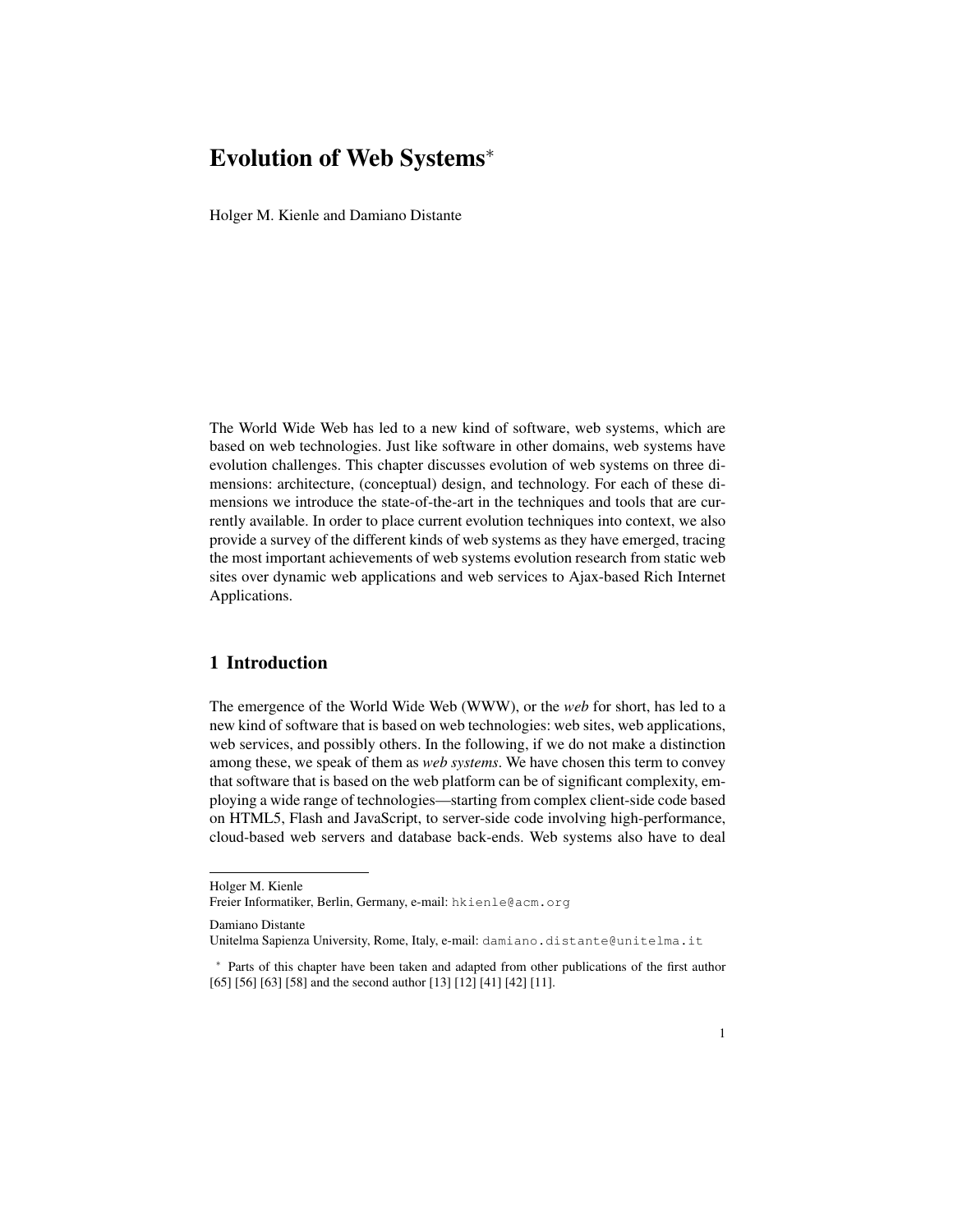with demanding non-functional requirements, which are cross-cutting the client and server side, such as scalability and security.

Research on the evolution of web systems is a relatively young research branch within the research on the evolution of software systems. Early research into web systems evolution started towards the end of the last millennium. The first International Workshop on Web Site Evolution (WSE), held in October 1999, evolved into the annual Web Systems Evolution workshop and symposia series sponsored by the IEEE. Since that time, this research branch has become more prominent, reflecting the web's increasing significance, and has broadened its scope, reflecting the web's increasing diversity.

Even though web systems have their own characteristics and idiosyncracies (cf. Section 1.2), almost all of the evolution techniques that have been proposed for software systems in general (e.g., refactoring [82] and clone detection [81, Chapter 2]) can be suitably adopted and applied to web systems (e.g., refactoring of PHP code [116] and detection of cloned web pages [26]). In addition, dedicated techniques have been developed to account for the specific characteristics of web systems (e.g., testing for browser-safeness, discussed in Section 4, and refactoring of web design models, discussed in Section 3.2). In this chapter we concentrate on techniques and tools that target web systems evolution that are meant to change one or more of the following aspects of a web system: its architecture, its (conceptual) design, and its technology.

# *1.1 Reengineering*

One of the most involved methods to realize software evolution is *reengineering*, which conceptually can be defined as the composition of *reverse engineering* followed by *forward engineering*. The system to evolve is first reverse engineered to obtain higher-levels of meaning/abstractions from it, such as a model of its current design. Based on the information obtained in the reverse engineering step and the evolution objectives, a forward engineering step produces a new version of the system with a new architecture, design, and/or technology. The approaches discussed in Section 3 are mostly reengineering techniques.

Reengineering activities are performed with certain goals in mind, of which prominent ones are: (1) to "come to a new software system that is more evolvable  $[...]$  than the original one"  $[81, Chapter 1]$ , or  $(2)$  to "improve the quality of the software" [101]. Regarding the first goal, making a system more evolvable often means adapting it so that it remains usable in reaction to changes in the real world (i.e., changing requirements or assumptions, cf. Chapter ??) in which the software operates (e.g., a new execution context, or interfacing it to another system). Regarding the second goal, quality improvements of a system can refer to internal quality, external quality, or quality in use (cf. ISO/IEC 9126 [2]).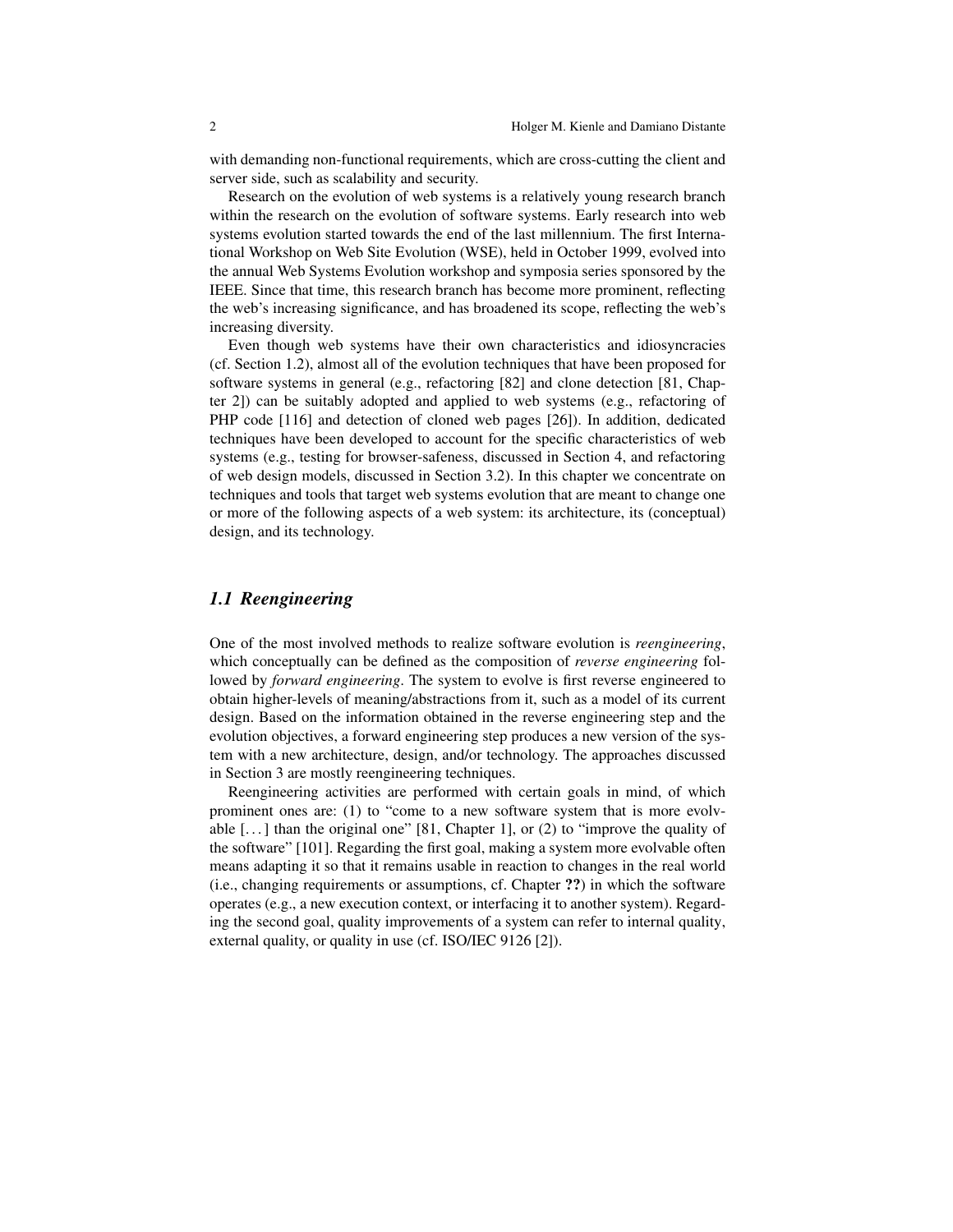### *1.2 Evolution Challenges and Drivers*

Just like software in other domains, web systems have evolution challenges perhaps even more so compared to other domains because standards, technologies, and platforms in the web domain are changing rapidly.<sup>2</sup> Web systems development is often equated with rapid development cycles coupled with ad-hoc development techniques, potentially resulting in systems of lower quality and reliability. An empirical study that tracked six web applications over five years for anomalies and failures found that "only 40% of the randomly selected web applications exhibit no anomalies/failures" and comes to the conclusion that "the common idea of researchers and practitioners is correct, i.e., process, tools and in general methodologies for web development and testing should be improved" [94].

Web systems have distinct characteristics from other domains, say desktop applications, that present unique evolution challenges. One of these challenges is their architecture: a web system is split between a client side and a server side, with possibly complex interactions between the two. $3$  Another one is the use of the web browser as client platform. A web system needs to support several different web browsers consistently, whereas each of these browsers is evolving at a rapid pace. Also, the scope and complexity of standards that affect browsers is increasing with each iteration.

A related issue for modern web systems is the challenge to accommodate a wide range of devices. Previously, web development could assume a "classical" desktop browser as its target and design for this target in terms of technologies, user interface, user interactions, etc. With the emergence of smartphones and other mobile devices, web systems should be equally appealing across all of them, regardless of the devices' form factors. Approaches such as *responsive web design* address this challenge [76].

Lastly, modern web systems provide diverse content, often multimedia, along with sophisticated functionality for navigating and manipulating that content by the user. Access and manipulation of content are governed by complex business rules and processes. Due to the nature of web applications, both content manipulation and business rules are tightly interwoven.

To summarize, evolution challenges that are often pronounced in the web domain are:

- rapid churn of standards, technologies and platforms;
- rapid change of requirements and (domain) assumptions;

 $2A$  graphical illustration of the evolution of browser versions and (web) technologies can be accessed at http://evolutionofweb.appspot.com/?hl=en.

<sup>&</sup>lt;sup>3</sup> Conceptually, web systems adhere to the client-server model. This model is useful to understand the high-level architecture and the split in functionality between the web browser (client) and the back-end (server). However, it should be noted that the concrete architecture of a web system can differ in the sense that it may utilize multiple servers, such as for load balancing or for realizing a three-tier architecture that separates functionality into web browser, application server and database server. Also, a web system may be composed (or "mashed-up") of several services (accessible via web APIs) and each service may be hosted on a different server.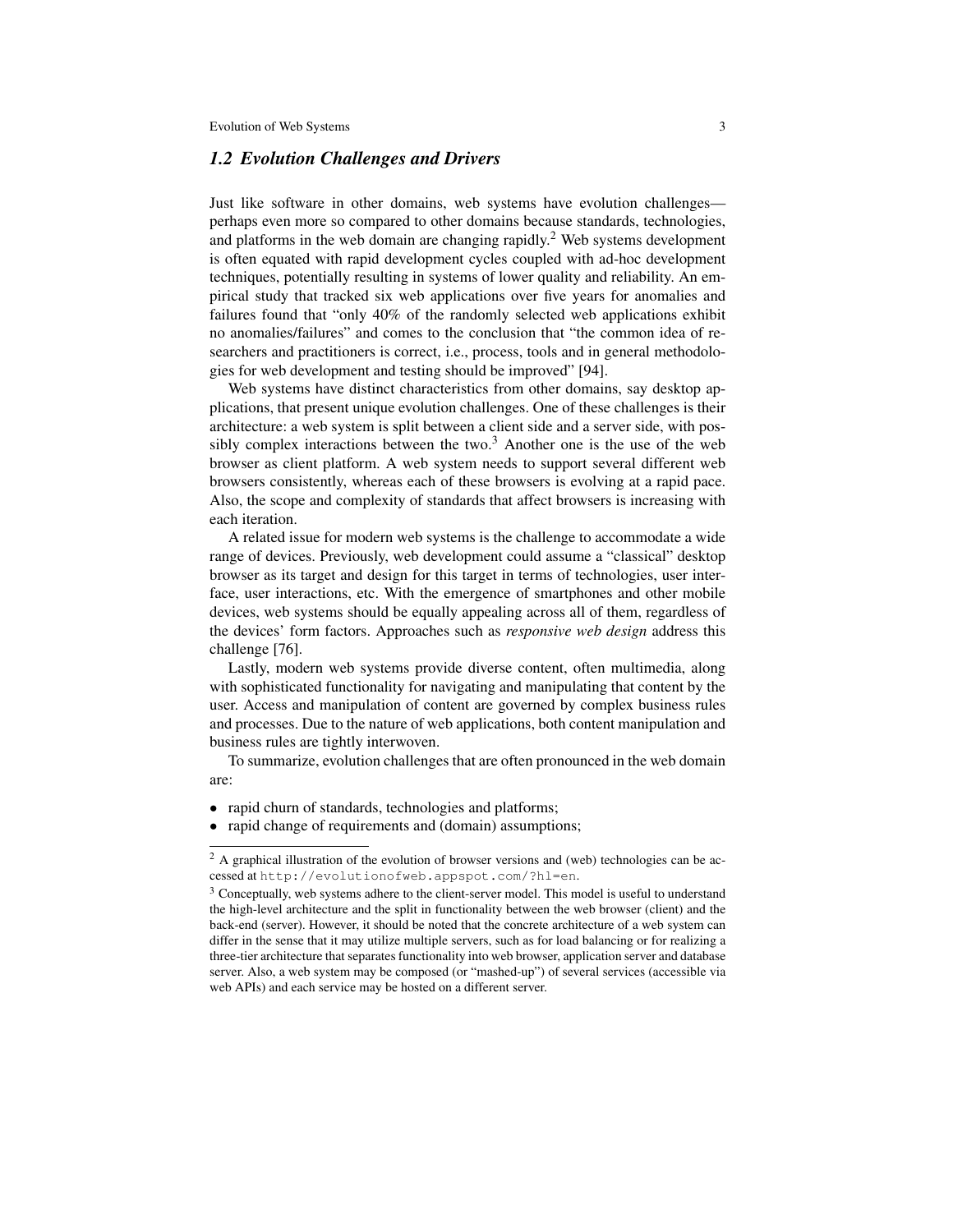- ad-hoc development practices, which lack well-defined processes;
- complex interactions between client and server side that is difficult to comprehend, analyze and trace;
- use of multiple (web) technologies with complex interactions among them;
- support of multiple browsers and assurance of browser-safeness; and
- support for multiple devices with a wide spectrum of form and performance factors, including processing speed and connection bandwidth.

The evolution of web systems is caused by different drivers. While this chapter has a strong focus on tools and techniques in the context of changing web technologies (i.e., technological evolution), one should keep in mind that there are other drivers as well that are interacting with technological aspects and that also have a strong impact on the web's evolution. Examples of such drivers are consumers' satisfactions and demands, market competition among web-based *business models*<sup>4</sup> and e-commerce platforms, and laws and regulations (e.g., in the public administration domains). Depending on the web system's domain, the key drivers can differ, but regardless of the domains, technology serves as an enabling factor for evolution. In the following, we briefly reflect on important drivers and how they interact with technology.

Originally, the web's purpose was centered on the dissemination of (scientific) information and consequently the early web mostly had brochure-ware sites (cf. Section 2.1). Over the years, the web has seen an increasing commercialization driven by online shops with novel business models as well as traditional "bricks and mortar" businesses that started utilizing the web as a new sales channel ("bricks and clicks") [90]. As a result, the web presence of a company can represent an important (intangible) asset that may significantly affect its revenue and goodwill.

The concept of web applications along with improved technological capabilities (e.g., HTTPS, CSS, JavaScript, and plug-ins such as Flash) enabled organizations to establish and innovate on virtual stores and to offer increasingly sophisticated ecommerce capabilities. In this evolution, technology and business models are crossfertilizing each other. User-generated content (UGC) is an example of a concept that was enabled by an interplay of both technology and business drivers. Blogs are an early example of UGC on the web, which was also commercially exploited by companies such as Open Diary (launched 1998) and Blogger (launched 1999); later examples of UGC are Wikipedia, YouTube and Facebook.

UGC enjoys high popularity with users, which has prompted many web systems to develop business models that entice users to provide diverse content, including personal information. UGC is also often highly interactive and real-time. By necessity, UGC is stored on the server, not the client. In effect, such web systems are now described as *hosted services* accessible through a cloud-based web application (cf. Section 2.5). These kinds of applications are often tightly coupled with service models on different levels: software (SaaS), platform (PaaS) and infrastructure (IaaS). Hosted services can utilize convenient payment functionality, ranging from

<sup>4</sup> While business models are typically associated with commercial gain, they can be defined as describing how an organization captures value, which can be economic, social and cultural.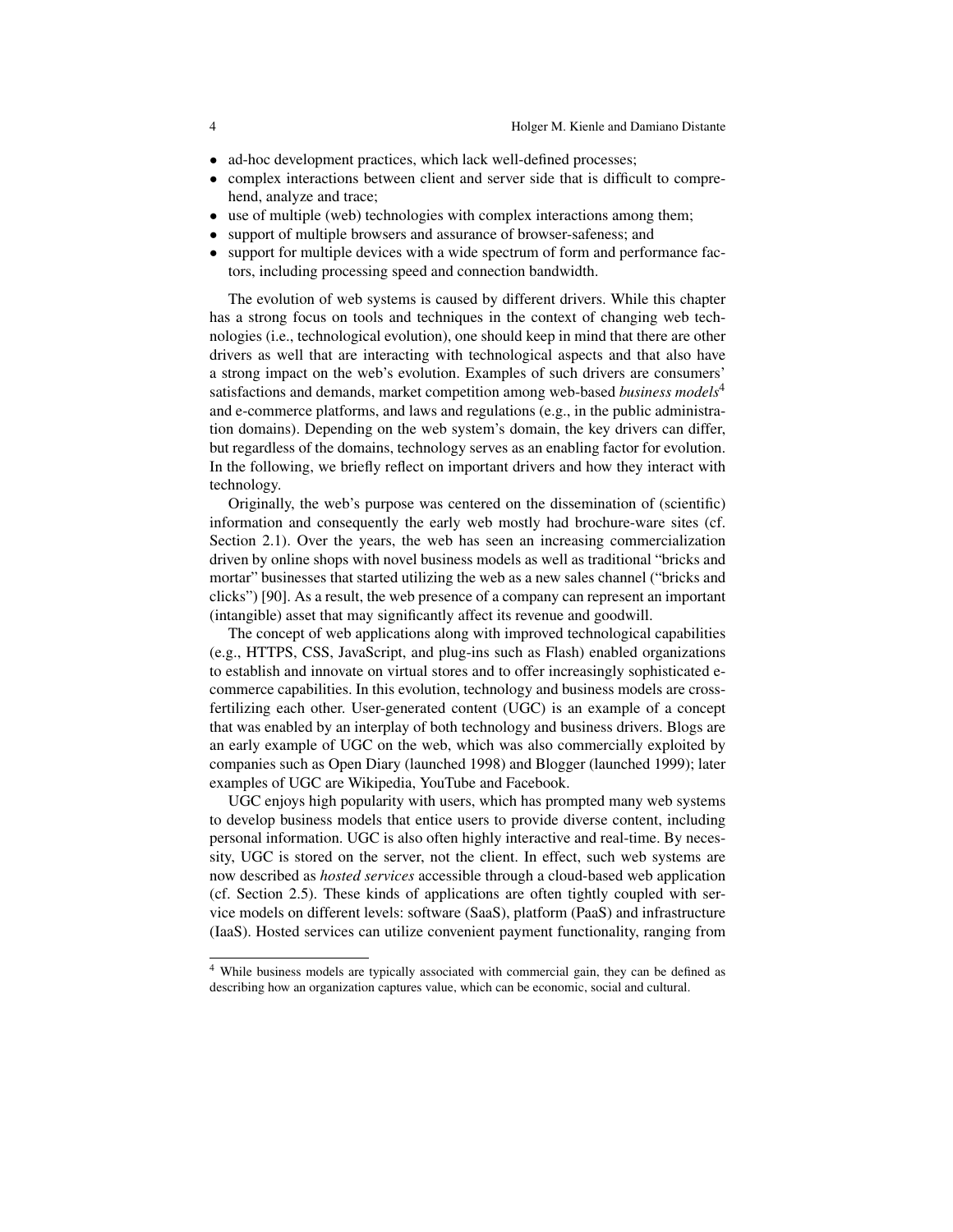more traditional credit-card services over online payments systems (e.g., PayPal and Google Wallet), to micro-payments (e.g., Flattr). As a result, desktop applications are increasingly replaced by, or alternatively offered as, hosted applications on a subscription bases (e.g., Microsoft's Office Web Apps and Adobe Creative Cloud).

The above developments, among others, have driven technological in innovations in the areas of server architectures, browser features, caching, virtualization, (agile) software engineering methodologies, programming/scripting languages and their efficient compilation/interpretation, web-development platforms and frameworks (e.g., Ruby on Rails), and API design.

Both the web's reach and commercialization have contributed to the fact that legal issues are now an important concern [59] [62]. Legal issues are a driver in the sense that it restricts features and innovation in business models and technology. For example, copyright law has been at the center of many disputes around innovations [69]; examples on the web are deep and inline linking to other sites, framing of other sites, reverse engineering of client-side code, time-shifting (MP3.com) and spaceshifting (Cablevision) of content [96], and UGC. Web systems that process personal data or UGC have to accommodate privacy, data protection and security concerns, which are partially governed by consumer protection and commercial laws.

# *1.3 Chapter's Organization*

The rest of the chapter is organized as follows. Section 2 presents techniques, tools, and challenges of web systems evolution research. The presentation is structured along a historical account of how the web has evolved in terms of the emergence of novel kinds of web systems: static web sites, dynamic web applications, web services, Ajax-based Rich Internet Applications, web systems leveraging cloud computing, and HTML5-based web systems (cf. Sections 2.1–2.6, respectively). For each kind of web system, where applicable, we highlight the most important research achievements in terms of state-of-the-art techniques and tools as they were proposed at the time.

In Section 3 we then focus on architecture, design and technology evolution of web systems. These three dimensions represent major challenges of web systems evolution research. Prominent challenges of architecture evolution are the migration of a web system towards SOA (cf. Section 3.1.1) or MDD (cf. Section 3.1.2); challenges of design evolution are the refactoring of a web system's design to meet new requirements (cf. Section 3.2.1) and to improve upon a certain quality, such as usability (cf. Section 3.2.2); a challenge of technology evolution is the migration towards a new platform and/or technology such as Ajax (cf. Section 3.3).

Section 4 provides a concise overview of the research topics of web systems evolution, including the topics covered in Sections 2 and 3. This section also describes evolution research topics that are unique for the web domain. Section 5 identifies research venues and journals as well as outstanding dissertations for further reading, and Section 6 concludes the chapter with parting thoughts.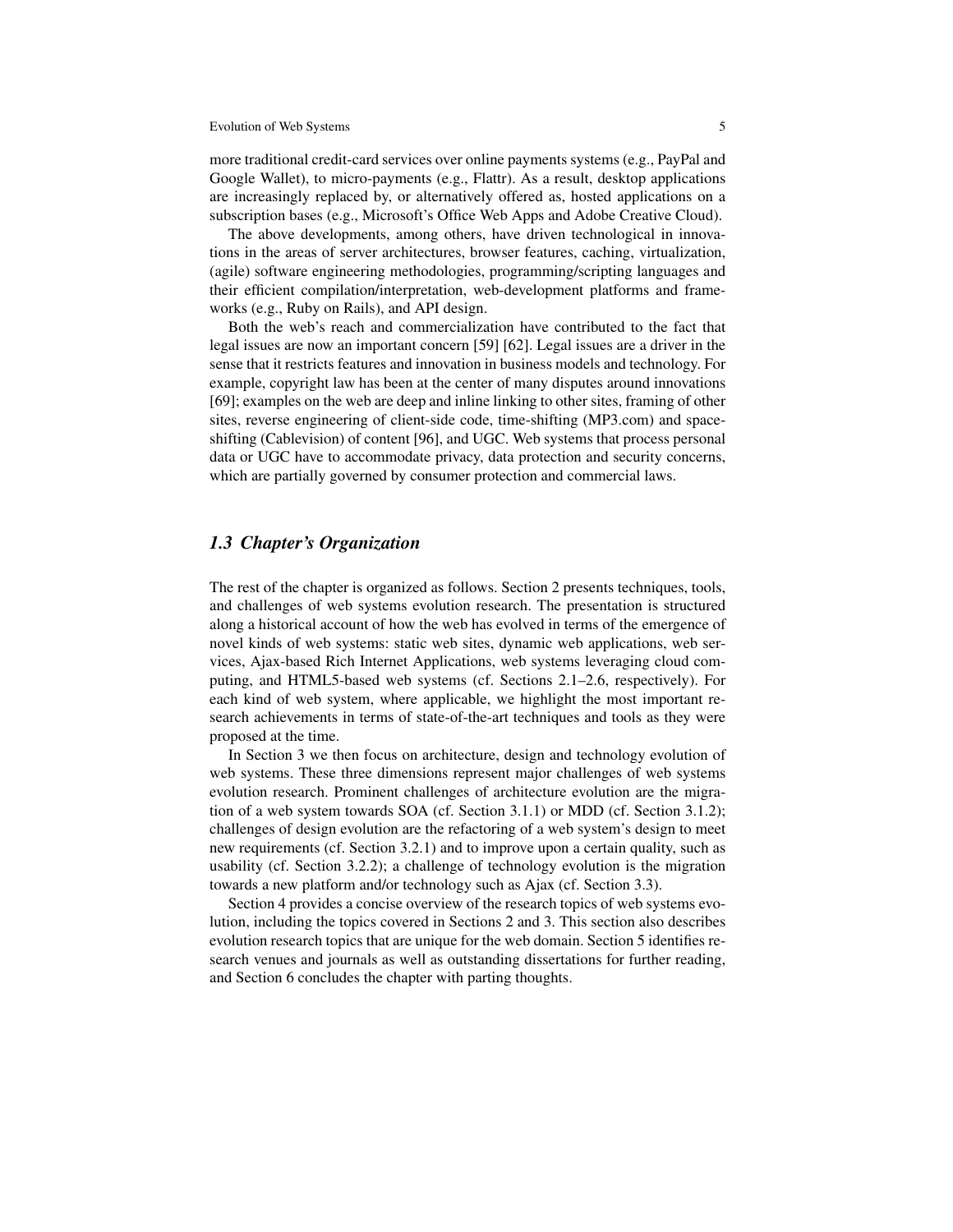### 2 Kinds of Web Systems and their Evolution

This section describes the different kinds of web systems that have been targeted by web systems evolution research: static web sites, web applications, web services, Ajax-based Rich Internet Applications, and cloud computing. These web systems and the accompanying major research topics and challenges—are introduced in the following subsections as they have emerged over the history of the web. This structuring should allow readers that are not familiar with the overall research to better place and assess individual publications and research achievements. This section also highlights that each evolutionary step of the web itself had a corresponding impact on evolution research.

To better understand and classify approaches for web systems evolution, one can distinguish between different *views*—client, server/deployment or developer—that an approach supports [65]. These views address the user perspective of an approach or tool in the sense of what kinds of information are presented to web developers and maintainers.

- Client view: The view of the web system that a user sees (typically using a web browser). For this view, information can be obtained by automatically crawling<sup>5</sup> the web system, which is accomplished without requiring direct access to a web system's sources: The web system has to be treated as a black box, only its output in terms of served web pages can be observed and analyzed.
- Server/deployment view: The view of the web system that a web server sees (accessing the local file system). This view provides access to the web system's sources (such as, HTML pages, Common Gateway Interface (CGI) scripts, JavaServer Pages (JSP), PHP: Hypertext Preprocessor (PHP) scripts, and configuration files).
- **Developer view:** The view of the web system that a developer sees (using a web development tool such as Dreamweaver, or an IDE such as Eclipse, and a web server or an application server such as Apache or Apache Tomcat, respectively). This view is, by necessity, dependent on the tool's abstractions and features.

The three views introduced above are all of potential interest for web systems evolution. For example, the developer view shows the high-level web design such as information about templates; the server view is the one the web server uses and thus important for server maintenance; finally, the client view is the one that the end user sees and thus is important to assess external quality factors of the web system, such as navigability, learnability, accessibility, and usability. For effective web systems evolution an approach should ideally support all three views and track dependencies among them.

<sup>&</sup>lt;sup>5</sup> Extracting facts from a web system based on the client view is called crawling or spidering.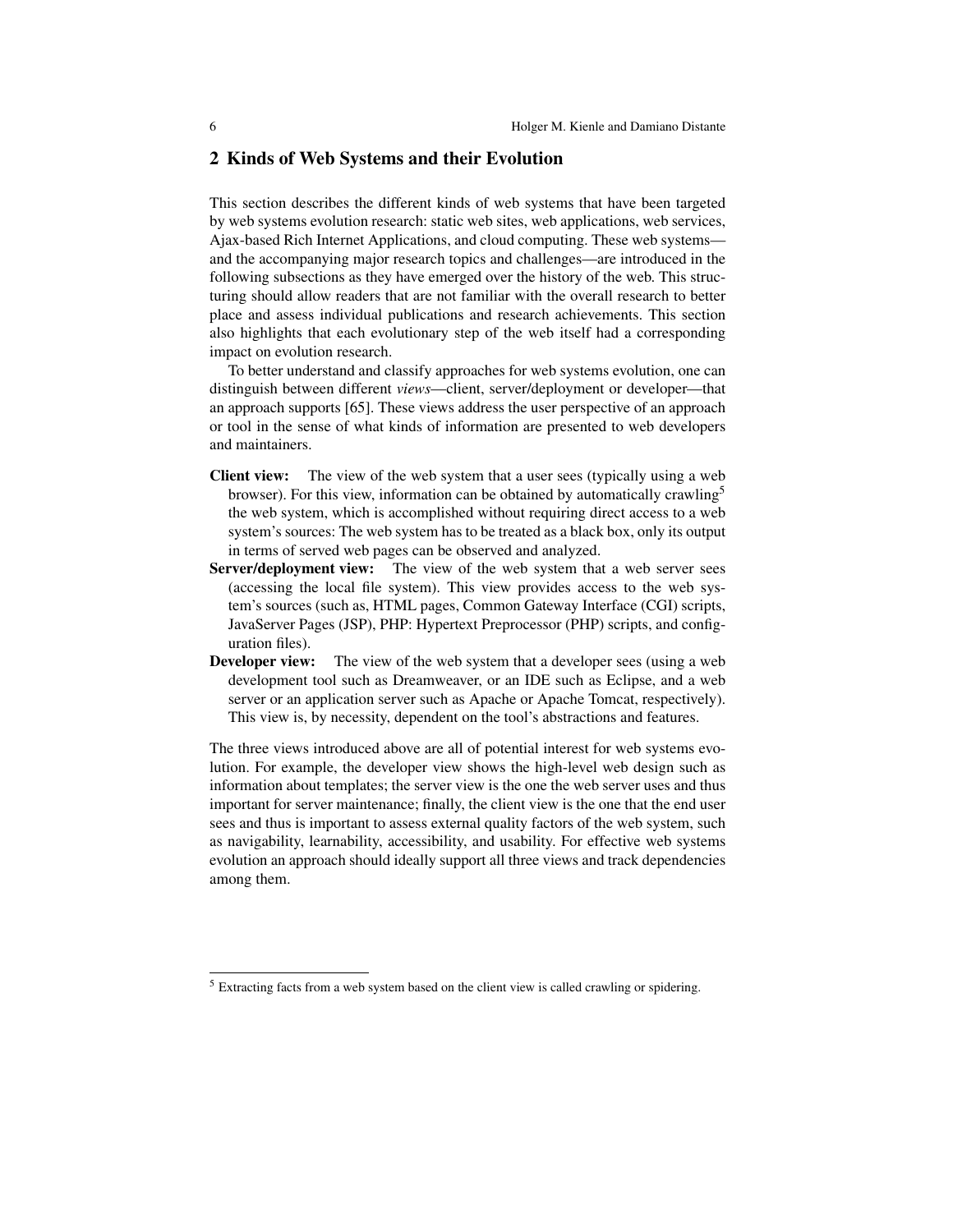### *2.1 Static Web Sites*

The first technological wave of the web consisted of static web sites that were primarily coded in HTML (so-called *brochure-ware* web sites [112]). A seminal paper raised awareness and popularized the notion that the web was predisposed to become "the next maintenance mountain" [17]. As a starting point for further evolution research, it was recognized that features of web sites could be conceptually mapped to software and, hence, that there was a need for web site evolution research in areas such as development process, version management, testing, and (structural) decay.

One key focus of research at the time was on metrics and (link) structure of web sites. Metrics for web sites typically analyze the properties of the HTML code. Actual metrics are often inspired by software and/or hypertext metrics. The evolution of a web site can then be tracked by analyzing historical snapshots and their associated metrics [17] [120]. The link structure of a web site is similar to the call structure of a program written in a procedural programming language. The nodes of the graph represent web pages and directed arcs between nodes represent a hypertext link between them. Different node types can be used to distinguish between HTML pages, image files, 'mailto:" URIs, etc.



Fig. 1 Link structure of a web site consisting of 651 nodes rendering in the Rigi tool [78].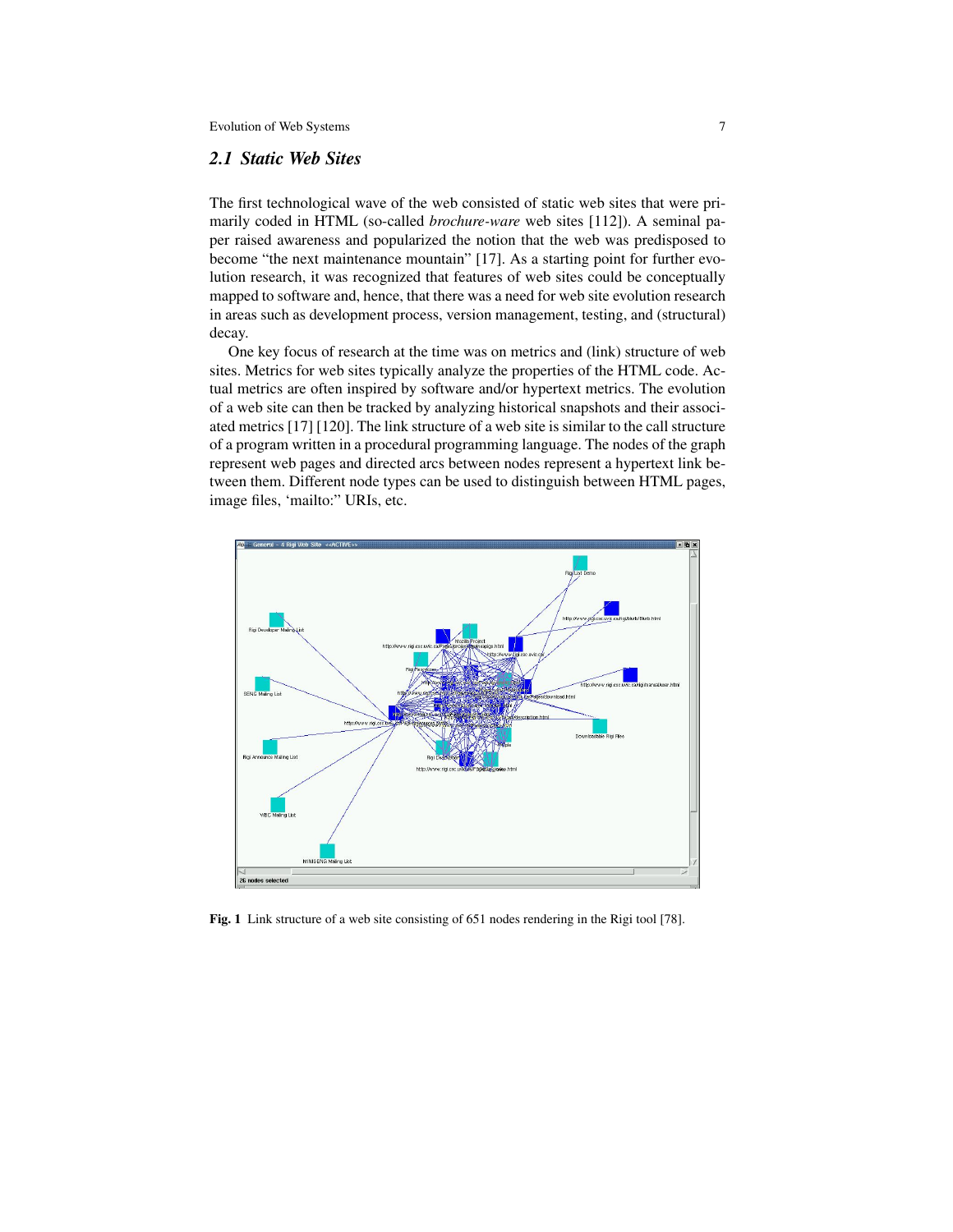The graph can be constructed by crawling the web site, starting from its home page.<sup>6</sup> One such tool adapted a customizable reverse engineering tool, Rigi [61], with functionalities for the web-domain. It allowed interactive exploration of the link structure of a crawled web site and to apply automated graph layout algorithms (cf. Figure 1) [78]. Based on such graph structures static properties can be verified, such as unreachable pages (i.e., pages that are available at the server side, but not accessible via navigation from the site's home page) and the shortest path to each page from the homepage [92]. The latter can be useful, for instance, for a rudimentary usability assessment.

# *2.2 Web Applications*

Over the years, new web sites emerged (or existing web sites evolved) to support dynamic behavior both on the client-side (e.g., via JavaScript) and the server-side (e.g., via CGI and PHP).<sup>7</sup> This new breed of web sites were termed *web applications*. In order to accommodate the increasing sophistication of web applications over the years—which is also a reflection of the Web 2.0 (Chapter ??)—, the research literature has also taken up the term Rich Internet Applications (RIAs) to distinguish these technically complex web applications from the more primitive ones.<sup>8</sup>

RIAs are web applications that are characterized by a user experience that is highly interactive and responsive so that they can rival the experience that desktop applications can offer. In this respect, the "rich" in RIA refers to the complexity of the underlying data that the user can manipulate as well as the user interface itself. The client side of RIAs is typically realized with a combination of JavaScript, CSS and HTML. While web sites use little JavaScript that is often self-contained and hand-coded, web applications often use a substantial amount of JavaScript that builds on top of existing libraries and frameworks (e.g., jQuery and Dojo). Compared to early web applications that can be characterized as thin client, RIAs are realizing more of the web system's functionality on the client side (i.e., fat client). Furthermore, links are often encoded with client-side scripting and their targets have no obvious semantic meaning [86]. As a consequence, such web applications cannot be simply crawled and understood based on a static link structure anymore.

Static web sites, which have HTML-encoded links, are straightforward to crawl (and because of this many tools could afford to implement a custom solution for

<sup>&</sup>lt;sup>6</sup> Typically there is the assumption that all pages are reachable from the home page. However, there are also analyses to detect unreachable pages (see below).

 $<sup>7</sup>$  Scripting languages have always played a prominent role in realizing web systems. On the server</sup> side, before dedicated scripting languages such as PHP and JSP became available, Perl was a popular approach for ad-hoc composition of web sites. (In 1999, Perl has been called "the duct tape of the Internet" [47].) Since around 2010 the ability of server-side JavaScript has gained momentum (e.g., the Node.js library). Its proponents want to close the conceptual gap between client and server technologies.

<sup>8</sup> However, it should be noted that RIA is not clearly defined and different authors attach different meanings to it.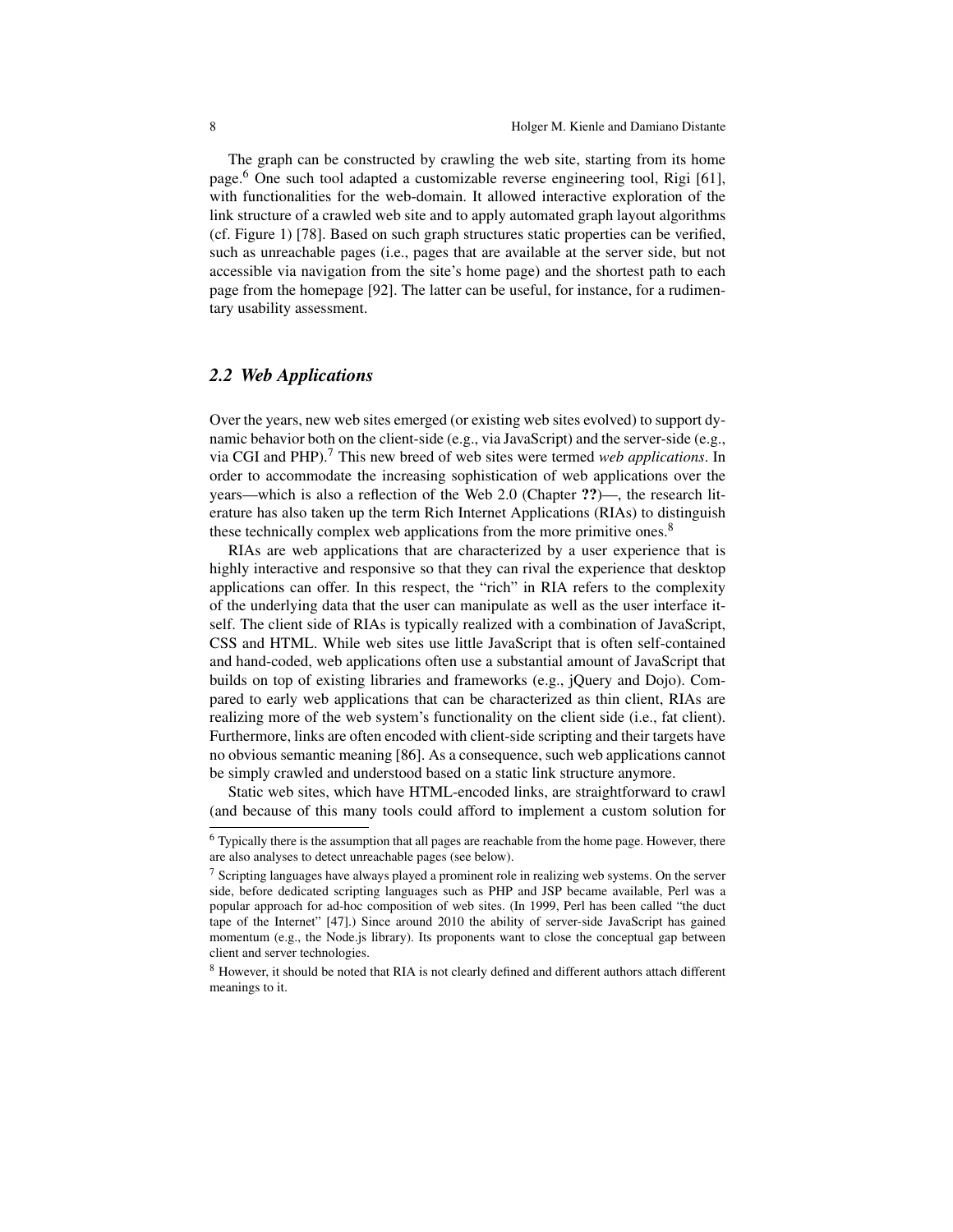this functionality). However, with the introduction of more and more dynamic web applications with scripted links these crawlers became very limited because the navigation model that they are producing reflects an increasingly smaller subset of a web system's whole navigation space. A web application is often based on events that trigger JavaScript code that manipulates part of the current page's Document Object Model (DOM), in effect causing a state change in the web application. At the extreme, a single-page, Ajax-based web application may not even offer a single static link, resulting in an empty navigation model for a traditional crawler. Another problem that makes it difficult or impossible to construct a complete model is the "hidden" web caused by interactive query forms that access a server-side database.

Since many analyses for web systems evolution are based on the client view an accurate crawler is highly desirable. Unfortunately, crawling techniques did consistently lag behind the latest web systems and handling the dynamic features was addressed only inadequately for many years. The Crawljax tool, introduced in 2008, offered a solution to this problem [86]. It automatically constructs a state-flow graph of the target web system where different states are based on comparing the states' DOM trees. State transitions are performed by a robot that simulates actions on "clickable" elements (i.e., DOM elements with attached listeners). However, the tool's authors caution that "there is no feasible way to automatically obtain a list of all clickable elements" [86]. State changes are determined by an edit distance between the source and target DOMs. The edit distance uses a similarity threshold that can be varied by the tool user, where one possible setting corresponds to matching for identical trees. Besides the edit distance's threshold other settings can be used to control the crawling behavior such as maximum number of states and ignoring of certain links based on regular expressions. ReAJAX is another example of a sophisticated crawler based on a similar approach than Crawljax (cf. Section 2.4).

In response to the advent of web applications, new approaches were developed to capture the increasingly dynamic behavior of web sites and their increasing heterogeneity in terms of the employed standards and technologies. This research met a need because development tools lacked in functionality for web site evolution: In 2001, a study of two popular web development tools at the time (FrontPage and Dreamweaver) showed that they had rather limited support for understanding and reverse engineering of web sites and that support was mostly restricted to static features [112]. Maintenance activities that were supported by these tools are, for example, validation of HTML and XML documents, reports of usage-violations of ALT and META tags, link checking, metrics that summarize characteristics of web pages, and page download-time estimates.

In order to provide suitable information to reverse engineers who have to understand ASP-based sites, Hassan and Holt extract information from HTML, VBScript, COM source code, and COM binaries [51]. During the extraction process, each file in the local directory tree that contains the web site is traversed, and the corresponding file's extractor (depending on the file type) is invoked. All extractors' output is first consolidated into a single model and then visualized as a graph structure. This graph structure provides an architectural view of the web system that can be used as a starting point for evolution (cf. Figure 2). There are also approaches that combine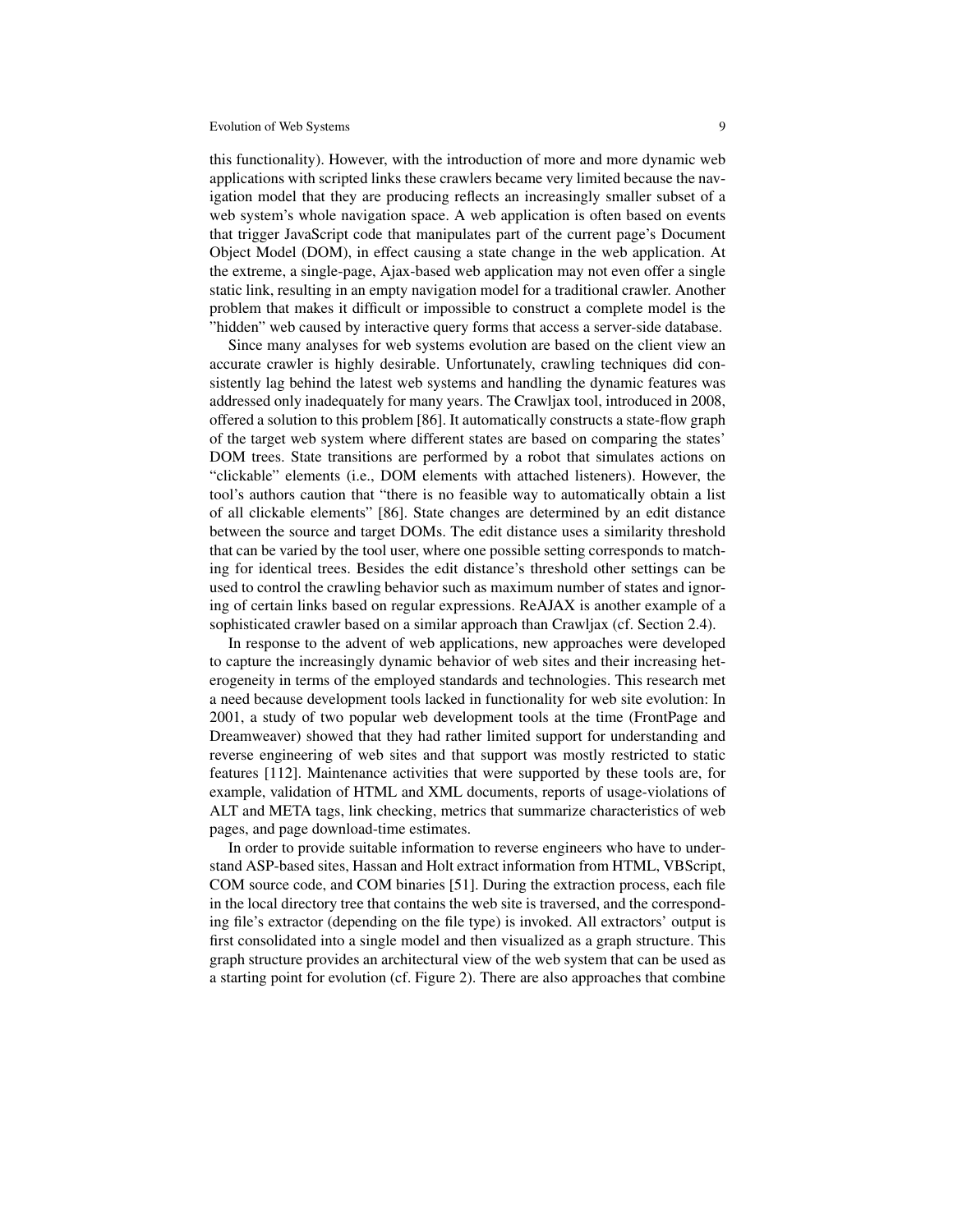static and dynamic analysis. For example, one proposed method leverages an extension of UML to show the architecture of the web application as class diagrams and its dynamic behavior with sequence and collaboration diagrams [25].



Fig. 2 Architectural view of a web system's components: Blue boxes are DLL files, gray boxes are ASP files, blue ovals are COM objects, green tubes are databases [49].

To improve evolvability, restructuring of server-side code has been proposed. For instance, Xu and Dean automatically transform legacy JSP to take advantage of an added JSP feature—the so-called custom tag libraries—to improve future maintainability by more clearly separating presentation from business logic [122]. Research has also tackled the migration away from static, HTML-only sites towards dynamic ones. For example, Estiévenart et al. have a tool-supported method to populate a database with content extracted from HTML pages [33]. This database can then be used to build and serve pages dynamically. Ricca and Tonella have realized a conceptually similar approach [93].

Web applications, and especially RIAs, are often developed with sophisticated frameworks and tools that provide higher-level concepts, which then need to be realized with a generator that produces code that can be executed by the web server. An unusual example is the Google Web Toolkit: it allows coding in Java with dedicated APIs and widgets and this code is then compiled to optimized JavaScript. Dedicated functionality for web site evolution can be added to tools if their architecture is plug-in based. Such an approach has the advantage that the user can work within the developer view. The REGoLive tool adds reverse engineering capabilities to the Adobe GoLive web authoring tool [46]. For example, REGoLive provides a graph-based structure of a web site, showing artifacts—including web pages, CSS files and JSPs as well as tool-specific entities such as templates and so-called smart objects—and their dependencies.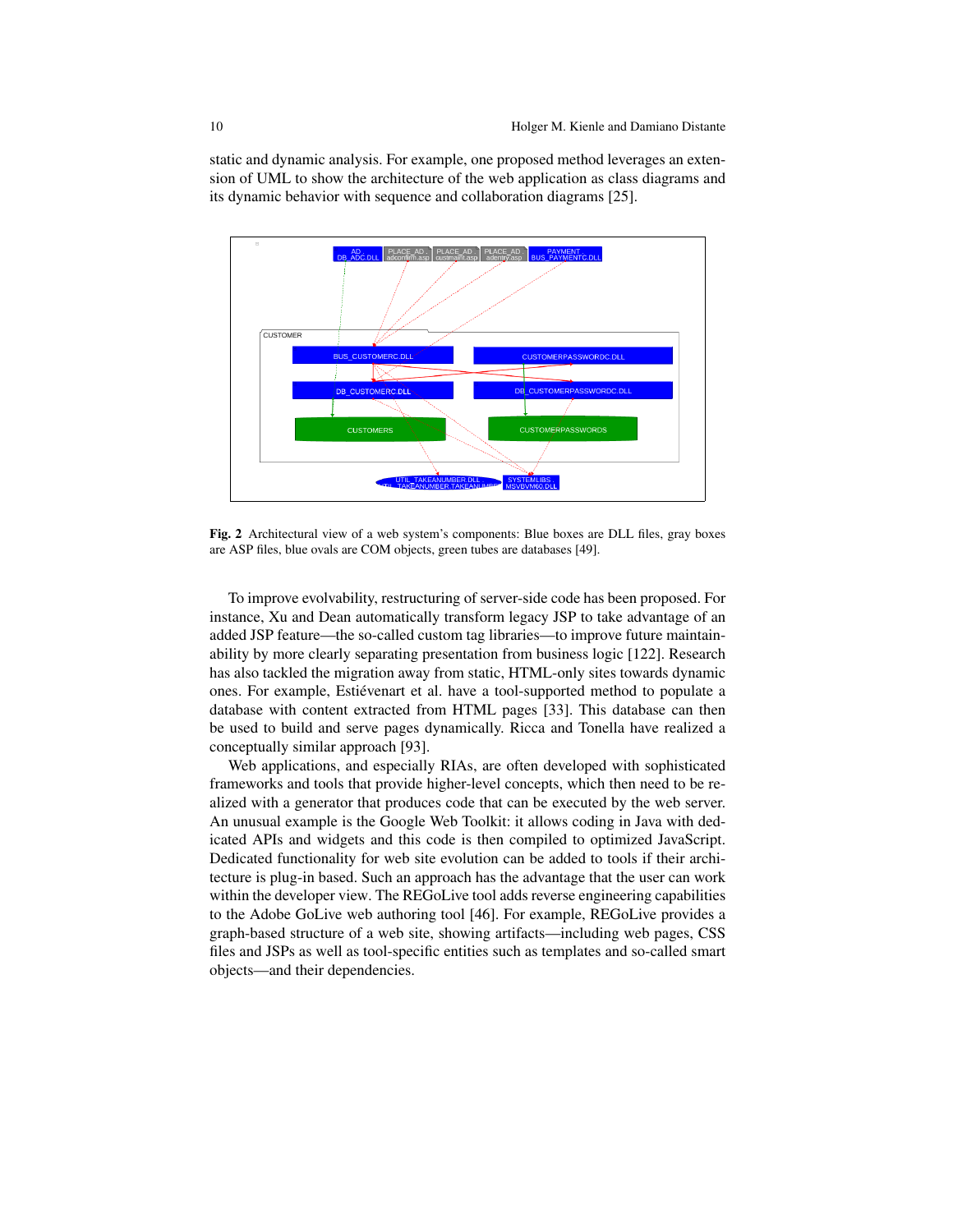RIAs typically make extensive use of JavaScript on the client side and the resulting code base can be significant.<sup>9</sup> For instance, Google's GMail has more than 400,000 lines of hand-written JavaScript [54]. Thus, JavaScript is an important consideration for web systems evolution. It is a dynamic, weakly-typed language that offers an interesting combination of language features, mixing imperative, object-based and functional programming with concepts such as mutable objects, prototype-based delegation, closures, and (anonymous) functions objects. In JavaScript pretty much everything can be manipulated at run-time (introspection and intercession), there is no information hiding and there is "eval" functionality that allows to execute an arbitrary string as JavaScript code. As a result, JavaScript features make it difficult for static analysis to produce meaningful results, and dynamic analyses are a more promising approach for analyzing the behavior of JavaScript.

JavaScript has no explicit concept of classes and as a result various idioms are used to mimic this concept. If multiple idioms are used in a single code base maintainability becomes more difficult. Gama et al. studied 70 systems and found five different idioms in practice [39]. Based on these idioms they developed an automated code transformation that normalizes a code base to a common idiom. The authors observe that "there seems to be remarkably little other work on JavaScript style improvement" but one would expect that research interest in this area will pick up in the future. Another transformation example is an approach and tool for extracting a subset of client-side JavaScript code that encapsulates a certain behavior [74]. With this dynamic analysis a certain (usage) scenario such as using a UI widget is first interactively executed and tracked. Based on this run a dependency graph is constructed that contains HTML, CSS, and JavaScript nodes along with their structural, data and control flow dependencies. This enables to extract a self-contained subset of the code that is able to reproduce the usage scenario. This approach can be also used for dead code removal (e.g., to speed up page load time) if the scenario is able to capture all expected behaviors of the web application.

# *2.3 Web Services*

Around the time that web applications established themselves, the concept of *web services* started to become more prominent. The move towards web services was mostly driven from a business perspective that envisioned cost savings and increased flexibility [111] [4]. Web services are closely related to Service Oriented Architecture (SOA) in the sense that web services are an enabling technology for realizing a system that adheres to the service-oriented architecture style [109] [81, Chapter 7]. From this perspective, migration towards web services can be seen as architecture evolution and is discussed in more detail in Section 3.1.

Evolution of a web service entails significant challenges: distributed components with multiple owners, distributed execution where multiple workflows are exe-

<sup>&</sup>lt;sup>9</sup> RIAs can be also realized without JavaScript if they are based on proprietary technology (e.g., Adobe Flex or Microsoft Silverlight).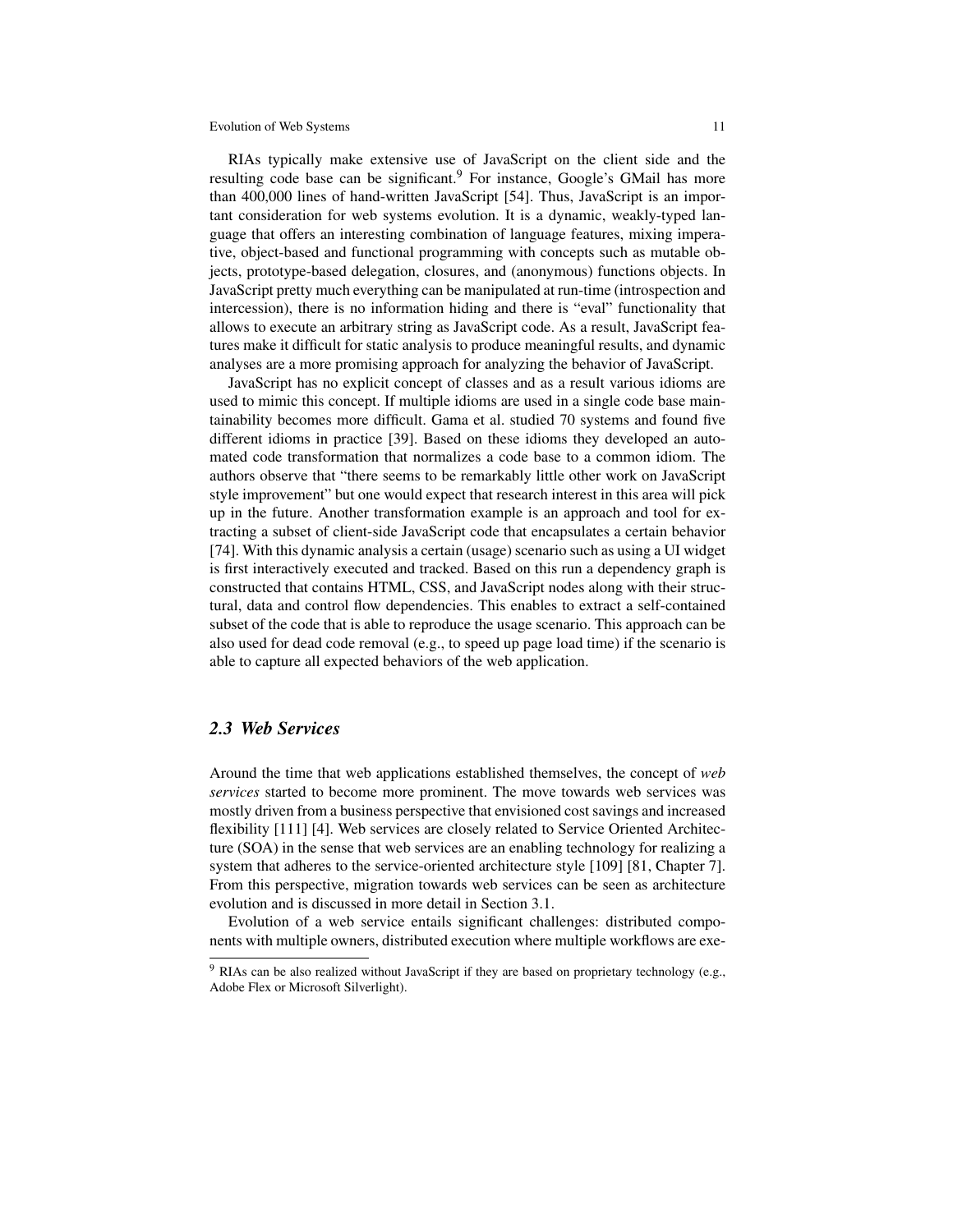cuted concurrently, and machine-generated description files (e.g., WSDL, XSD and BPEL) [121] and messages (e.g., SOAP messages). Understanding a Web Service Description Language (WSDL) specification can be complex because it contains a number of concepts (i.e., types, messages, port types, bindings and services) that can be highly interrelated via referencing. Since WSDL provides a high-level description of the important aspects of a web service, it plays an important role when a service—or a system that uses the service—is evolved.

Examples of analyses based on WSDL files are clone detection of services and enabling of automated service discovery [77] [45]. To obtain meaningful results, the WSDL files are first suitably restructured (so-called contextualization) by inlining referenced information. This allows to apply established algorithms such as topic models [45] and near-miss clone detection [77] to find similar operations. These similarities can be used as input for maintenance activities, but also for web service discovery (i.e., finding an alternative service).

Fokaefs et al. [35] present an empirical study on the evolution of web services by applying a differencing technique to WSDLs. The WSDL files are first suitably stripped to form another valid XML representation that reflects the client's perspective of the service. Pairwise differencing of the XMLs are then performed by the VTracker tool, which is based on a tree-edit distance algorithm that calculates the minimum edit distance between two XML trees given a context-sensitive cost function for different edit operations. The evolution of the successive WSDLs can be studied with the percentage distribution of change, delete and insert operations. Among other cases, the authors have tracked the evolution of 18 WSDL versions of Amazon's Elastic Cloud. The analysis showed that the service underwent rapid expansion (additions are dominating) while the existing interface was kept relatively stable (deletions and radical changes are avoided). The authors could also find correlations between WSDL changes and business announcements.

SOAMiner is a static analysis tool for searching and indexing a collection of service description files, including WSDL [121]. It is based on Apache Solr, which provides a *faceted* search infrastructure. Examples of search facets are file types and XML tag names. A user study found that "faceted search capability proved to be very efficient in some cases" and that this approach can be more effective compared to text-based searching because the latter requires more domain knowledge.

The authors of SOAMiner also present a dynamic analysis tool. The feature sequence viewer (FSV) visualizes sequence diagrams of messages passed between web services [121]. The sequences are extracted from trace data and a simple heuristic is used to determine messages that are relevant for a certain scenario. De Pauw et al. have also realized an approach based on trace data that relies on message content and timestamps [24]. Their analysis is able to find identifying keys such as order numbers, which are used by the web services to correlate messages and to realize possibly asynchronous workflows. This enables SOAMiner to find "semantic correlation" between different kinds of messages (e.g., an order number that is first used in a message to order an item and then, in a subsequent message, to confirm its shipment). In effect, sequence diagrams, which only show the control flow (such as the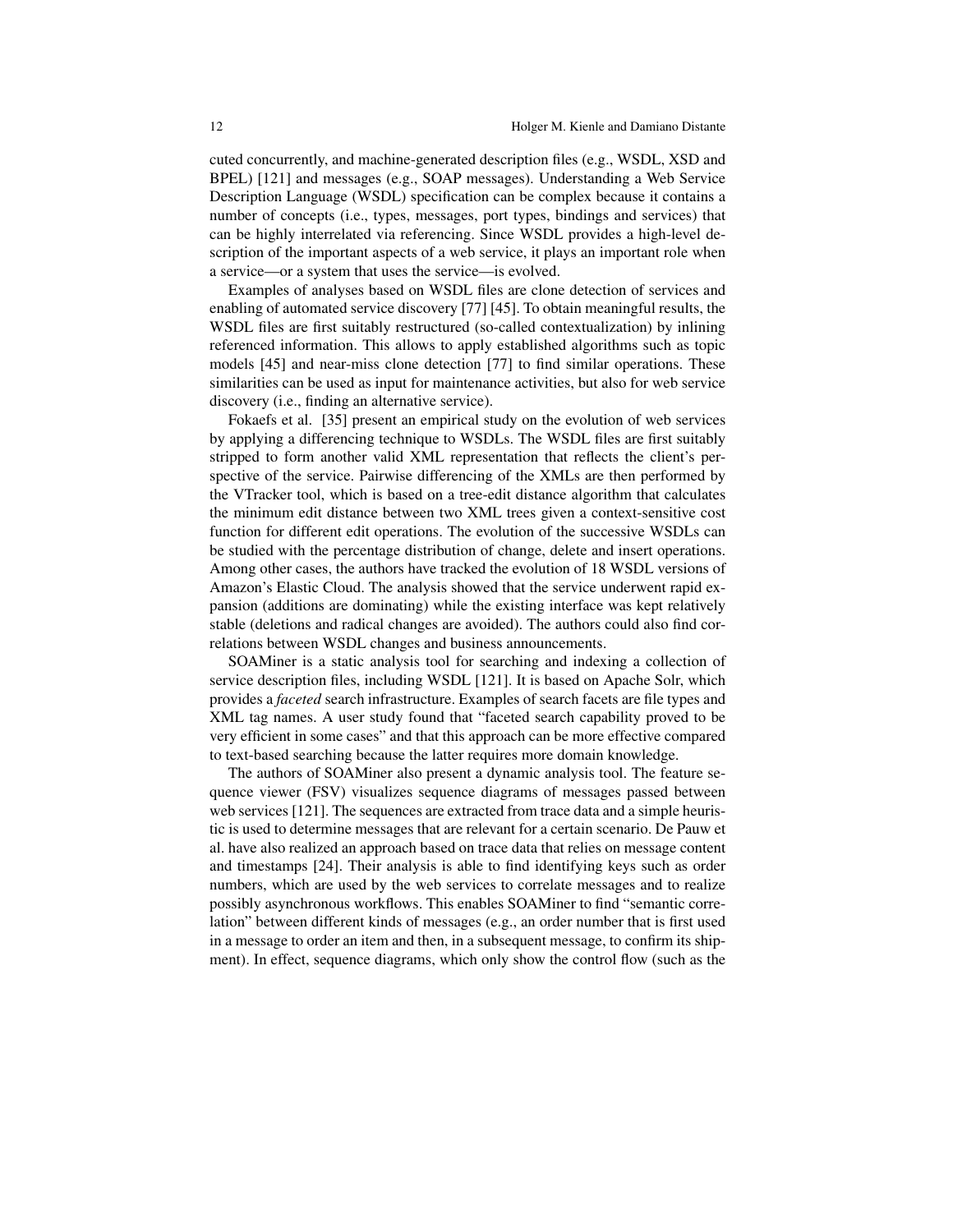FSV tool, see above), are augmented with dependencies that show correlations of message content.

As described above, a standard approach for a web service is to utilize WSDL and SOAP, which specify the service's contract and API in terms of permissible invocations and required data types. This flavor of web service is also referred to as *WS-\* web service* [89]. Alternatively, the API of a web service can be also realized with Representational State Transfer (REST) [34]. The basic approach is to design the data model as a network of data items, or so-called resources, and to define URIs to access, navigate and manipulate these resources with HTTP request methods (i.e., GET, PUT, POST and DELETE). Typical data encodings for such RESTful web services are JSON or XML, but plain text is also conceivable. Alarcón and Wilde propose the Resource Linking Language (ReLL) to model RESTful web services [3]. They have developed a crawler, called RESTler, that can extract a resource network from a RESTful web service based on the service's ReLL model. The obtained resources in combination with the ReLL models can then be used for composing new, mashed-up services.

According to Pautasso and Wilde, "it is not possible to simply say that one variety is better than the other, but since RESTful web services gained momentum, it has become clear that they do provide certain advantages in terms of simplicity, loose coupling, interoperability, scalability and serendipitous reuse that are not provided to the same degree by WS-\*" [89]. Thus, support for migrations from WS-\* to RESTful web services, and vice versa, is desirable. Strauch and Schreier present RESTify, a semi-automated approach to transform a WSDL-based web service to a RESTful design [104]. The approach supports, for instance, the identification of resources from a WSDL description, and the definition of resource access by defining a mapping from a WSDL operation to URI request sequences. Research has strongly focused on REST as migration and reengineering target (e.g., [73] [107] [104]), neglecting the opposite direction.

# *2.4 Ajax-based Web Systems*

Another major evolution of the web is marked by the possibility of a web application to initiate an asynchronous connection to obtain data and presentation information (i.e., *Ajax programming* [40]). RIAs that employ Ajax frameworks and technologies result in highly sophisticated web applications whose functionality rivals and surpasses native desktop applications. Compared to traditional web sites and web applications in which contents and functionalities are distributed among several pages that the user navigates, an Ajax-based RIA might consist of one single web page whose content and user functionalities change dynamically in consequence of the user actions, without any page reloads. More frequently, however, Ajax-based RIAs are a combination of traditional web applications and enriched user-interface features, which are made possible by Ajax technology. JavaScript is used as the main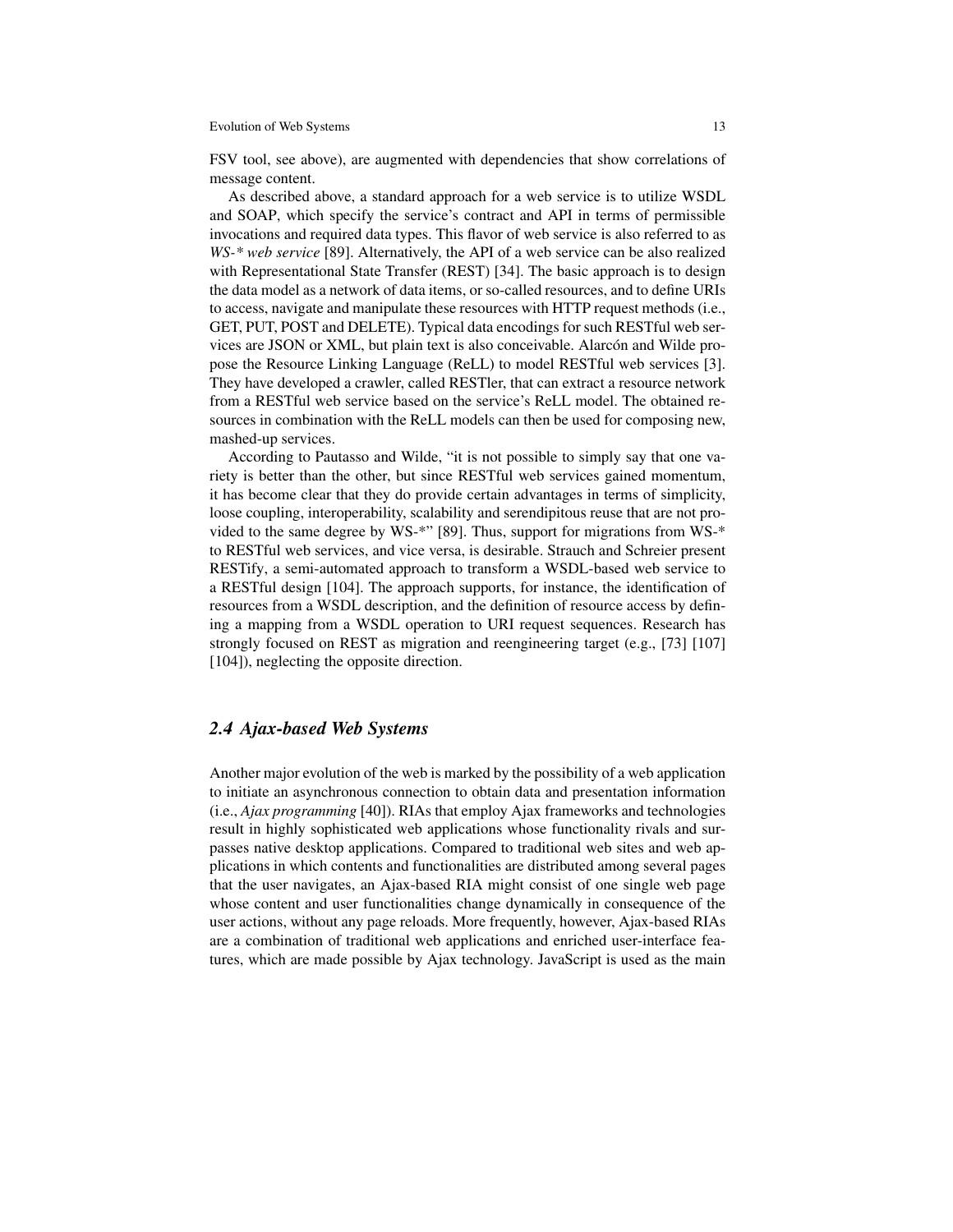coding language to implement features, both on the client and, increasingly, on the server side.

Of course, for this new stage, yet again novel approaches are needed for effective web systems evolution. ReAJAX is a reverse engineering tool for single-page Ajax RIAs [75]. Similar to Crawljax (cf. Section 2.2) the web system is dynamically executed to construct a state model based on the pages' DOM representations. However, with ReAJAX the model extraction can be customized by abstracting the DOM representation with a function that maps DOM elements to higher-level values that strives to capture the state of the application based on its GUI elements. For instance, for a certain application it may make sense to abstract an HTML table with three distinct values that represent an empty table, a table with one row, or a table with more than one row. State transitions represent a change in the abstracted DOM rather than the actual DOM and hence can represent meaningful states in the application's logic. The state model is constructed by manual or automatic execution of a set of execution scenarios. The quality of the resulting state model varies depending on the coverage of the scenarios and the suitability of the DOM abstractions. CReRIA is another example of a reverse engineering tool that is based on dynamic analysis and creates a state model [6] [7].

Research has also tackled the migration from legacy web systems towards RIAs and/or Ajax-enabling them ("ajaxification"). In 2007 Mesbah and van Deursen observed that "today we have a new challenge of migrating classic web applications to single-page web applications" [85]. This kind of migration can be seen as technological evolution as discussed in Section 3.3.

# *2.5 Web Systems Leveraging Cloud Computing*

Arguably, cloud computing marks another major step in the web's evolution. However, it should be stressed that cloud computing is an independent principle that applies to software systems in general. The "running [of] applications within a network server or downloading the software from the network each time the software is used" is one of its prominent characteristics [108]. Cloud computing can be defined as "a model for enabling convenient, on-demand network access to a shared pool of configurable computing resources (e.g., networks, servers, storage, applications, and services) that can be rapidly provisioned and released with minimal management effort or service provider interaction" [80]. Importantly, the access to these resources needs neither be realized with a browser-based user interface nor with web-based technologies.

Tupamäki and Mikkonen point out that there can be mismatches between web principles and cloud computing (e.g., single-server design) [117]. Still, existing web systems are among the most promising candidates to evolve towards the cloud—or often have already properties that are now associated with mainstream cloud computing. Ajax-based RIAs typically provide an application/service along with storing the corresponding user-data on the server-side (e.g., webmail such as Yahoo! Mail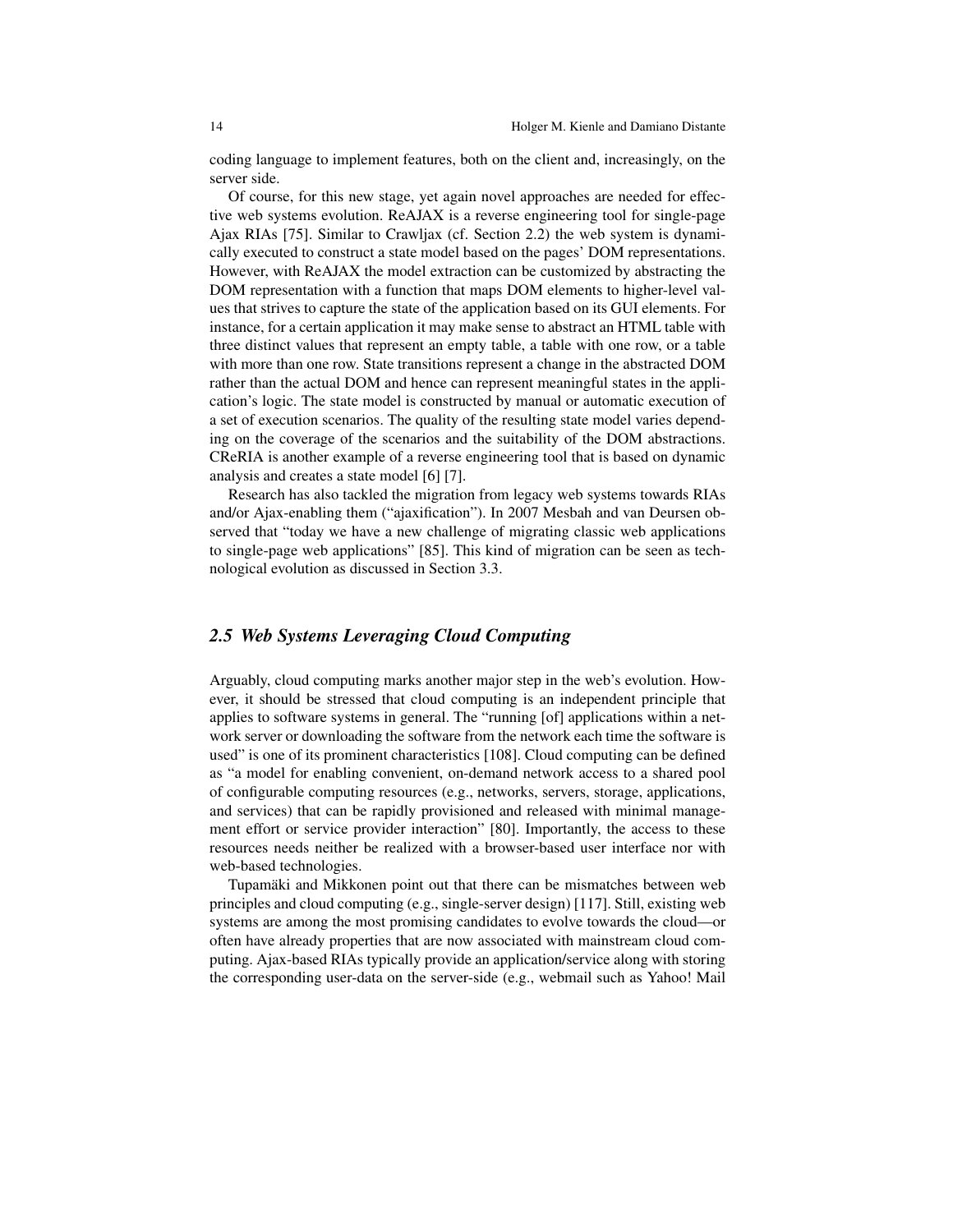and GMail, and storage such as Dropbox and Microsoft's SkyDrive)—properties that are labeled as Software-as-a-Service (SaaS) by cloud computing.<sup>10</sup> The underlying service level, Platform-as-a-Service (PaaS), can be seen as web-based middleware to realize SaaS. For example, Windows Azure and Google App Engine provide a platform of different services, which can be realized to build SaaS-based web systems based on an integrated set of diverse APIs. Thus, similar to SOA and web services, different (heterogeneous) PaaS and Infrastructure-as-a-Service (IaaS) based services can be orchestrated to realize a higher-level service.

Every advent of a new technology poses the challenge of how to best utilize it in the context of an existing (legacy) system. Established techniques for transitioning to a new technology include wrapping, migration, and reengineering (cf. Section 3). In this context the potential mismatch between the principles and architectures of web application frameworks and cloud computing platforms present a significant challenge [117]. Kienle et al. observed in 2010 that "surprisingly, there is still comparably little discussion of [web] system evolution towards the cloud such as when and how systems should be migrated to the cloud and techniques to accomplish such a migration in an effective manner" [58]. This observation still holds true as of this writing.

### *2.6 HTML5-based Web Systems*

The HTML5 standard is still at a draft stage and far from being finalized, but it is already well on its way to become a ubiquitous platform for building all kinds of (web) systems. Thus, it can be expected that HTML5 will play a significant role in web systems evolution.

It appears at this point that there are two major competing approaches: HTML5 based web systems, which are vendor-agnostic and represent the *open web*, and native web systems, which are vendor-specific [87]. Examples of the latter are *apps* running on Apple's iPhone and iPad or Google's Android devices. While these apps can utilize web-based protocols and principles (e.g., HTML and REST) and while their look-and-feel can be similar to browser-based systems, they are built with vendor-specific platforms and native graphics libraries, and are typically distributed in binary form. It remains to be seen if both approaches will coexist or if one will extinguish the other. In the following we focus on open web systems only, because in many respects native apps are close to traditional desktop software.

HTML5 significantly expands the scope of previous HTML standards with the aim to enable web systems to come even closer to native desktop applications (without having to rely on browser plug-ins) [87]. Specifically, web systems can utilize local storage and built-in audio/video support, temporarily function without network connection, draw on a 2D canvas for procedural, interactive graphics, and

<sup>&</sup>lt;sup>10</sup> HTML5 enables clients to utilize local storage; thus, the location of (personal) data may partially move from the server to the client. However, leveraging this capability may not be in the interest of the service provider.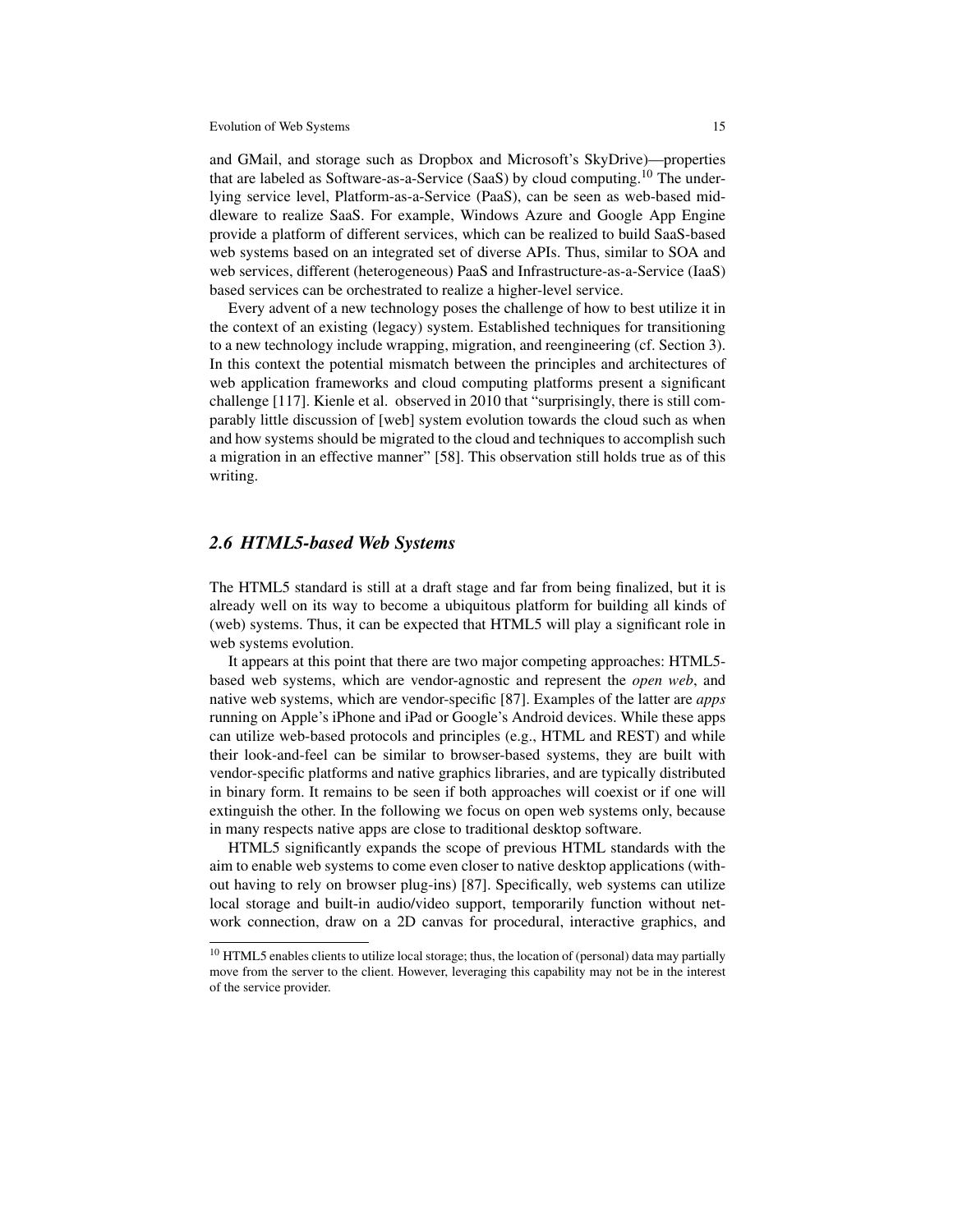render hardware-accelerated (3D) graphics. HTML5's capabilities may cause development to the move away from native, vendor-specific apps, meaning in effect that "browser technology will dominate over operating systems" [10]. This would further strengthen the trend towards truly web-based software.

In the past, web systems evolution research did address the migration from web applications to early mobile devices because this was rightly perceived as "the next big thing" [53]. If the trend towards HTML5-enabled mobile applications holds true, then research should tackle the migration from mobile applications written for native platforms to HTML5 technologies.

# 3 Dimensions of Evolution

As the previous section illustrates, research in web systems evolution has come up with a rich set of approaches and techniques, typically with accompanying tool support. In the following, we structure the discussion along three dimensions of evolution: architecture (cf. Section 3.1), (conceptual) design (cf. Section 3.2) and technology (cf. Section 3.3). Each of these have in common that an existing web system is migrated or reengineered, and, in any case, updated towards a new system. Depending on the dimensions, the new system differs in its architecture, design, or technology compared to the old one. However, it should be stressed that these dimensions are not orthogonal to each other, meaning that evolution in one dimension can imply or require evolution in the other ones as well.

# *3.1 Architecture Evolution*

Evolving the architecture of a system means a fundamental change on how functionality is distributed into components and how these components communicate among each other. For instance, a monolithic system may be "split" into (loosely coupled) components for user interface, application/business logic, and data persistence, by using a client-server three-tier architecture with the client side running the user interface component [19]. Also, such a three-tiered client-server system may be further evolved to move part of the business logic onto the client. Such an architecture evolutions often also impacts the system's technology. In the previous example, the client-server architecture may be realized with web-based middle-ware technology (such as Java Business Integration or IBM Integration Bus), the business logic to be moved onto the client side may be implemented by using a client-side scripting language (such as JavaScript), and data persistence may be realized using some data persistence framework (such as Hibernate).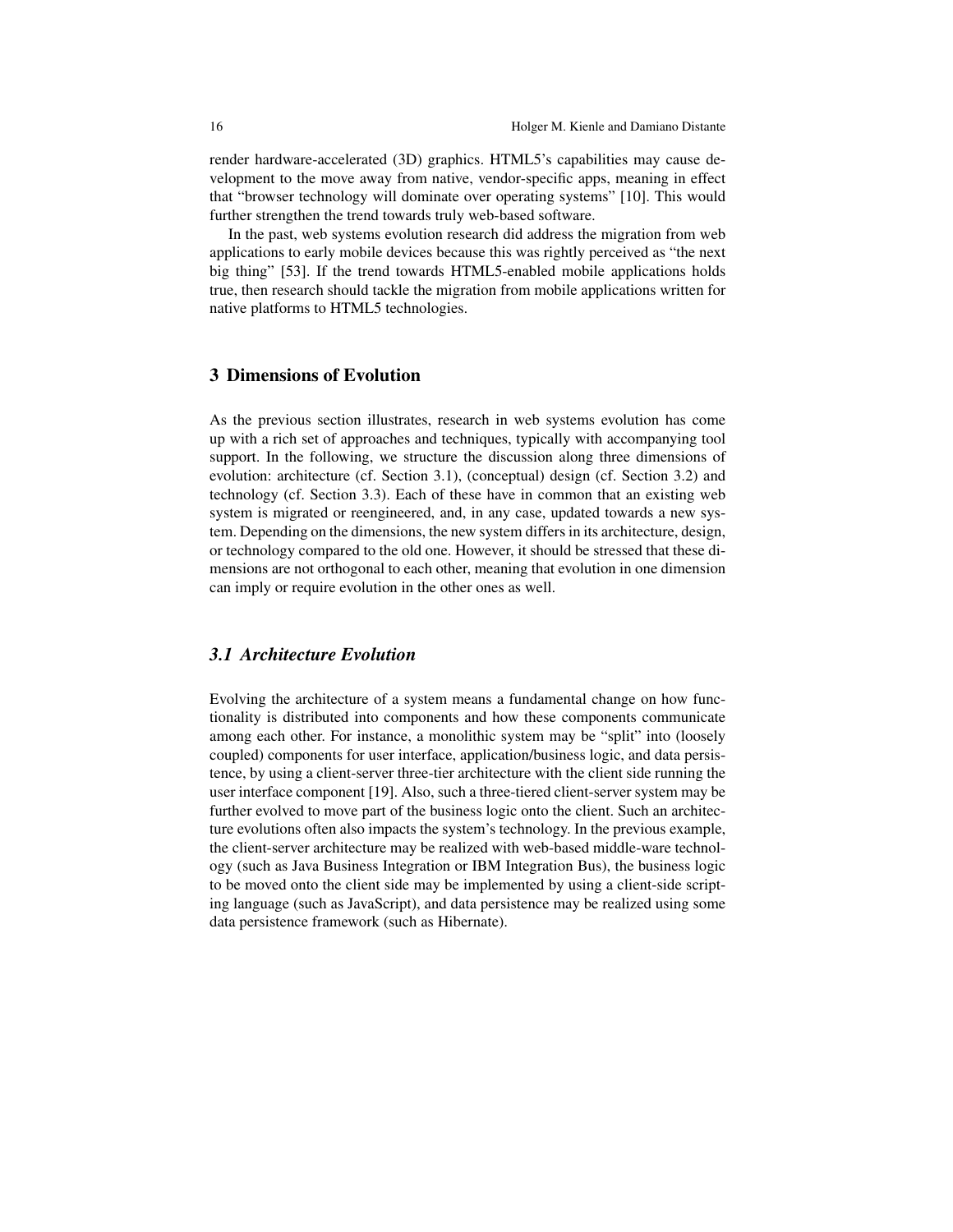#### 3.1.1 Towards Service Oriented Architecture

As mentioned before (cf. Section 2.3) web services are a popular approach—but not the only one—to realize a system that adheres to SOA. Since our focus is on web systems evolution, we restrict our discussion mostly to web services. However, there are generic approaches for migrating systems to SOA (e.g., SMART [71] and Heckel et al. [81, Chapter 7]) that can be instantiated to suit the context of web systems migration: the existing system is then any kind of web system and the SOA-enabled target system is based on web services. Generally, the purpose of migrating towards web services is the identification of existing (higher-level) functionality, isolating and extracting them from the existing system and making them accessible via web service interfaces.

One design principle for SOA—and, by extension, for web services as well—is composability where each (basic) service provides a well-defined and self-contained (business) need. An application is then realized by service composition. Web services are realized with WSDL (to specify their interfaces) and Simple Object Access Protocol (SOAP) (for messaging). A more lightweight approach for web services based on so-called web APIs eschews WSDL/SOAP in favor of HTTP-encoded request messages and JSON for data exchange. The latter approach is often used in combination with REST (cf. Section 2.3) and Ajax (cf. Section 2.4).

In 2008, Hainaut et al. observed that migration to SOA "appears as one of the next challenges" [81, Chapter 6, page 109]. Indeed, migrating existing code towards web services is a common evolution scenario, and Almonaies et al. present a survey of approaches [5]. Arguably, a web site may already offer "services" through HTTP response/request pairs that are initiated through user interactions. Jiang and Stroulia analyze these interactions with pattern mining to semi-automatically identify service candidates [55]. Almonaies et al. present a semi-automatic approach to migrate a monolithic PHP-based web application towards web services [4]. Potential business services are first identified and separated, then PHP code is restructured to expose functionality as services (based upon the Service Component Architecture (SCA) specification, which is available as a PHP implementation) and to allow communication between services (based upon SCA's Service Data Objects).

A migration does not necessarily start with "web-enabled" code, it may as well be an EJB application that is rearchitected towards a system composed of a set of web services [72]. Another scenario is the wrapping of COBOL mainframe programs so that their functionality is exposed as web services [102]. Compared to a full-fledged reengineering approach, "the complexity of the wrapping techniques is low, since there is no deep analysis of the legacy system" [5].

#### 3.1.2 Towards Model-Driven Engineering

The emergence of the web as a prominent platform to develop and deploy systems and services—i.e., in other words cloud computing's SaaS, PaaS and IaaS (cf. Section 2.5)—and the increasing complexity of these systems has led to the need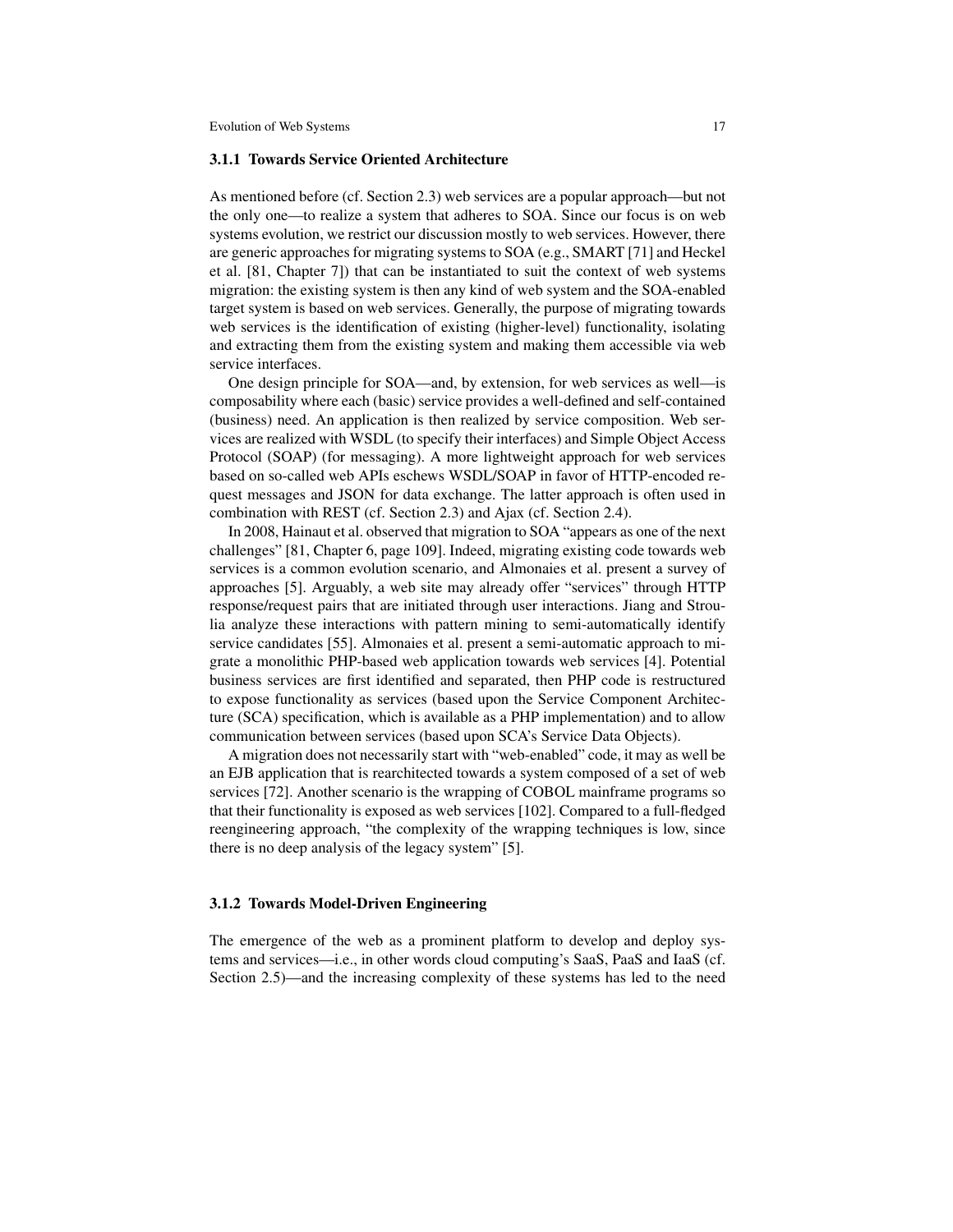of tools and methodologies that streamline their design, development, and maintenance. Model-Driven Engineering (MDE) advocates the systematic use of models and model transformations throughout the life cycle of a software system, from requirement specification, to design, implementation (usually envisioned as automatic code generation), and maintenance [99]. By promoting automation of tasks and reuse of artifacts, MDE aims to increase productivity and to reduce development time and costs. One of the better known MDE initiatives is the Model-Driven Architecture (MDA) software development framework defined by the OMG [1]. MDA proposes a particular approach for realizing MDE by leveraging OMG standards (e.g., UML and MOF).

The engineering of web systems is a specific application domain in which the principles of MDE have been successfully applied, originating the rich and lively research area of Model-Driven Web Engineering (MDWE). By decoupling the functional description of applications (models at various levels of abstraction) from their implementation (code for a given platform) and by enabling the modification of the first and re-generation of the last out of the first, MDWE methods ease the evolution and adaptation of web systems to continuous changing requirements and emerging technologies. In this process, model evolution plays an important role (cf. Chapter ??)

The list of web engineering methods which natively adopt a model-driven approach to the development of web applications or which have been extended towards MDE includes: UWA [30], WebML [97] and its extension towards RIAs [38], UWE [66] and OOHDM [98], and OOWS [36]. Valderas and Pelechano present a comparative study of these and other MDWE methods which analyzes the techniques they propose for specifying functional, data and navigational requirements as well as the mechanisms provided for automatically translating these requirements into conceptual models [119]. According to their survey, only the WebML model explicitly addresses evolution concerns in a dedicated "Maintenance and Evolution" phase.

The reverse engineering of an existing web application with one of the above listed methods opens the door to reaping the benefits of MDE. An approach that enables recovering user–centered conceptual models from an existing web application according to the UWA methodology [118] is RE-UWA [13]. The approach is able to recover the content, navigation, and presentation models of the application, as observed from a user's perspective. These models can provide effective support for maintainer when deciding on some change/improvement to be applied to the application, with respect to its external, user-perceived, quality. The recovered models, eventually evolved according to new requirements, can be used then as input for a UWA model-driven forward engineering process, which is supported by dedicated tools [12]. Similarly, an approach that abstracts WebML hypertext models [16] from existing web applications is proposed by Rodriguez-Echeverria [95]. The approach can be used as the initial step towards modernizing the existing application into a RIA-based one using the WebML model-driven web engineering method [38].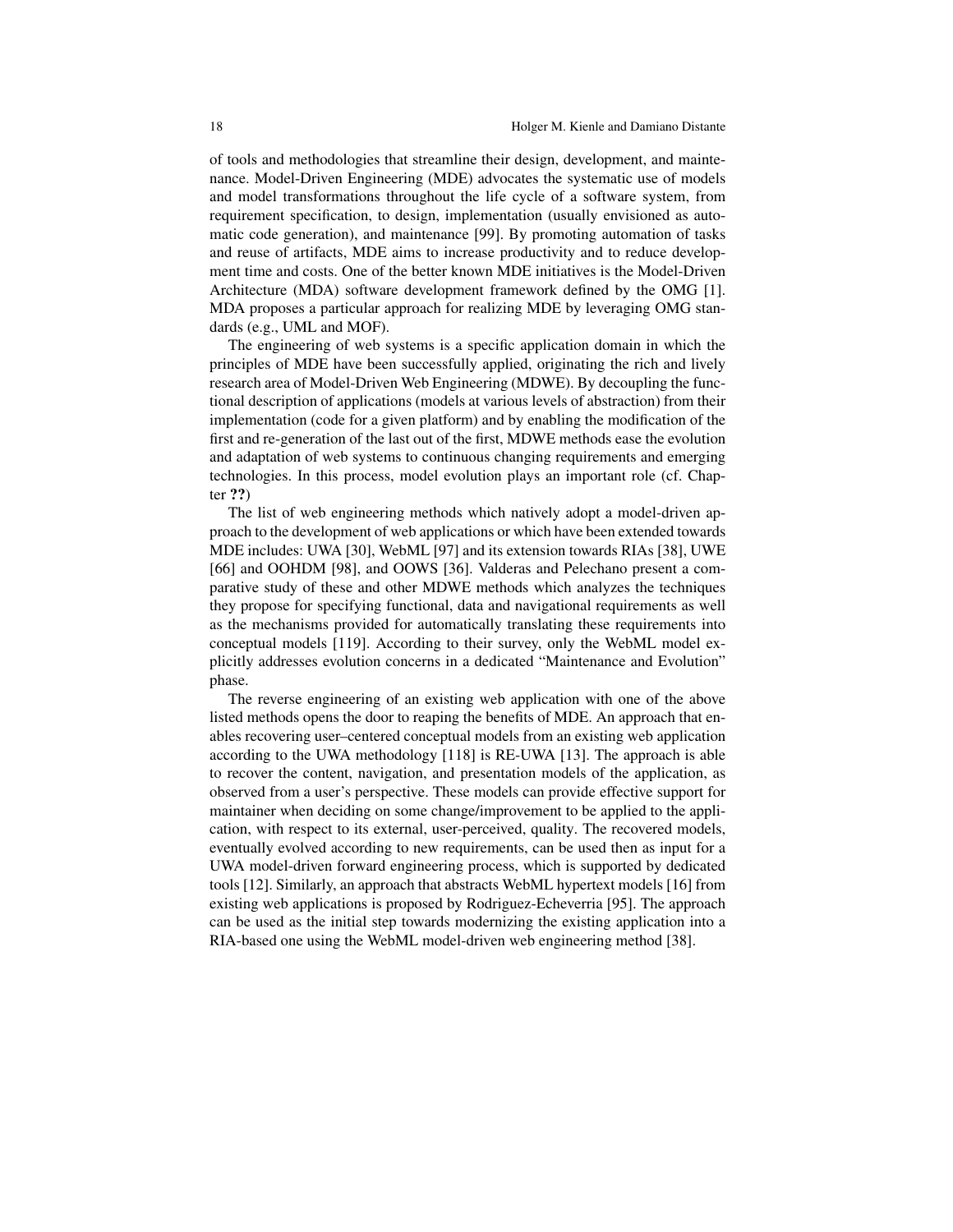### *3.2 Design Evolution*

Often the intent of evolution is improving some external and user-perceivable quality characteristics of a system, rather than properties related to its internal realization. When this intent applies, the evolution process is usually first accomplished (conceptually) at the design level with the help of a (web) design model (cf. Section 3.1.2), to move then to the implementation level where it may be realized by selecting suitable technologies or algorithms.

In this section we present two approaches for web application design evolution: a redesign approach and a refactoring approach. The intent of the former is to modify the behavior of the web system while the latter preserves it.

### 3.2.1 Meeting New Requirements

When evolution is driven by the need to modify the behavior of the application (e.g., to implement new business rules) or by the opportunity to improve aspects influencing the external quality characteristics of the application, such as its usability, evolution should be carried out at the design level. To this aim, it is desirable to rely on approaches that enable (1) to recover the current design model of a web application, and (2) to modify the recovered design model to effect the evolution's goals. RE-UWA is such an approach for the domain of web systems design evolution (already discussed in Section 3.1 in the context of MDE) [11].



Fig. 3 The RE-UWA web application design evolution approach.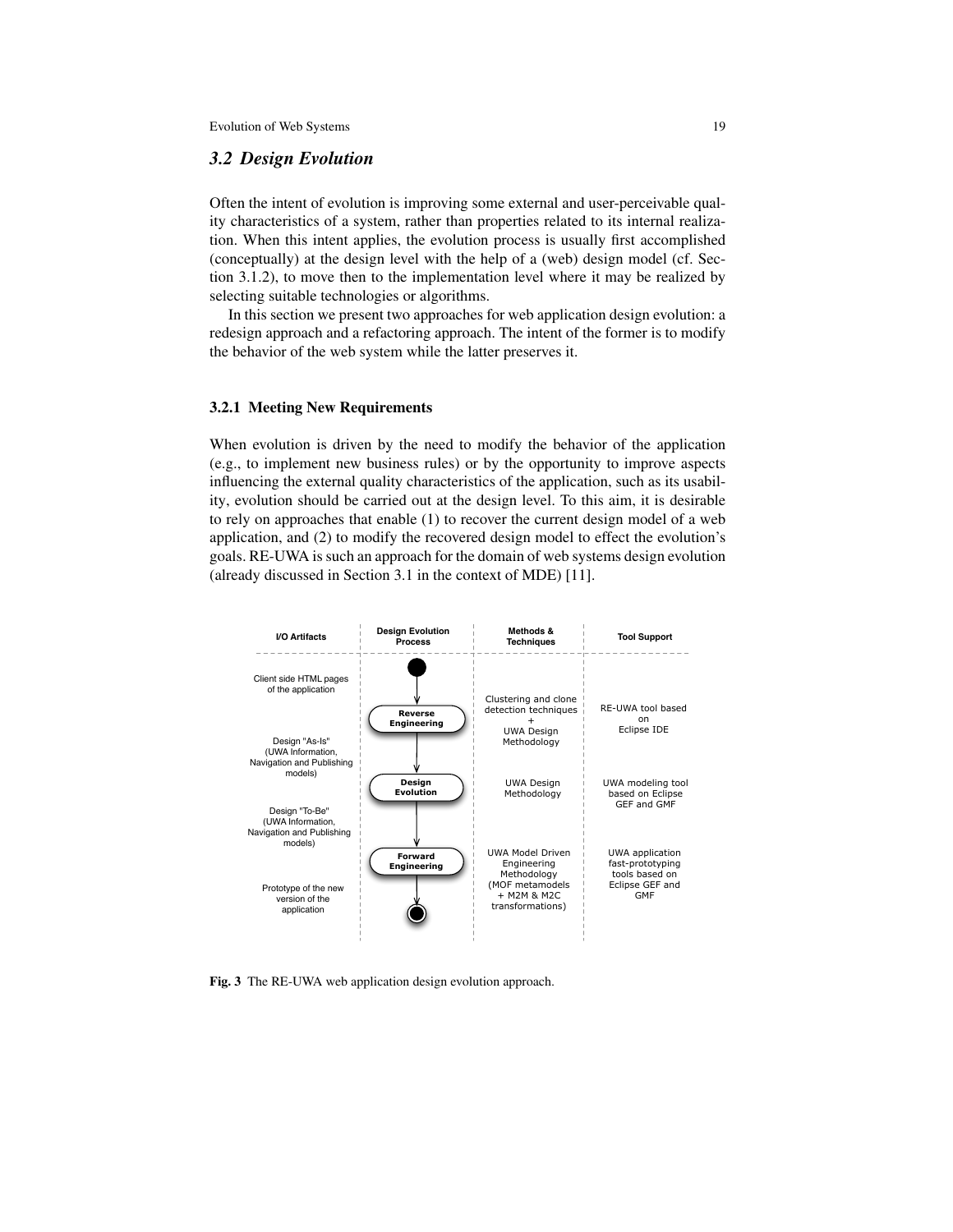The RE-UWA design evolution approach is based on a three-step process:

- Reverse Engineering: A semi-automatic reverse engineering phase is used to analyze the HTML pages of the system's front-end with the goal to abstract its "asis" design. This phase applies clustering and clone detection techniques on the HTML pages of the application and is supported by the Eclipse IDE environment.
- **Design Evolution:** This phase leverages the recovered models from the previous phase. The (new) requirements—which identify shortcomings and opportunities for improvements in the current design—are then used to construct the desired "to-be" design. This phase is supported by a set of modeling tools, which are build on top of the Eclipse Graphical Editing Framework (GEF) [43] and the Eclipse Graphical Modeling Framework (GMF) [44].
- Forward Engineering: In this phase, the "to-be" design model is used to produce the "to-be" version of the web system. The UWA fast prototyping tools [12] can be also used to quickly implement a prototype of the new application and to verify/validate the new design.

Thus, the whole approach leverages the UWA design methodology to guide both the reverse and forward engineering design processes, and the UWA design models as the formalism to represent the "as-is" and "to-be" designs of the web system. Figure 3 summarizes the whole approach with the involved activities and supporting tools and techniques.

### 3.2.2 Improving Usability

The design of a web application can also be evolved to improve *quality in use* characteristics such as *usability* while preserving its behavior and business rules. To this aim, refactoring techniques can be applied to the design models of the application [42].

*Refactoring* is a technique that applies step-by-step transformations to a software system to improve its quality while preserving its behavior [82]. Originally introduced by Opdyke and Johnson in the early 90's [88] and mainly focused on restructuring a class hierarchy of some object-oriented design, refactoring became popular a few years later with Fowler's book [37], which broadened the perspective to a wider spectrum of code-centric refactorings and motivated its application for improving internal quality characteristics of software such as maintainability and evolvability. Since then, refactoring has further broadened both in scope and intent, as refactoring techniques have been applied to UML models [105], databases [8], and HTML documents [48]. In all cases the basic philosophy of refactoring has been kept (i.e., each refactoring is a small behavior-preserving transformation), but, as the scope, also the intent of refactoring has expanded to target external and quality in use characteristics of software, such as learnability and effectiveness.

Garrido et al. present catalogs of refactorings for the navigation and presentation models of a web application aimed at improving its usability [41] [42]. Each of the refactorings included in the catalog is characterized by a scope (i.e., the software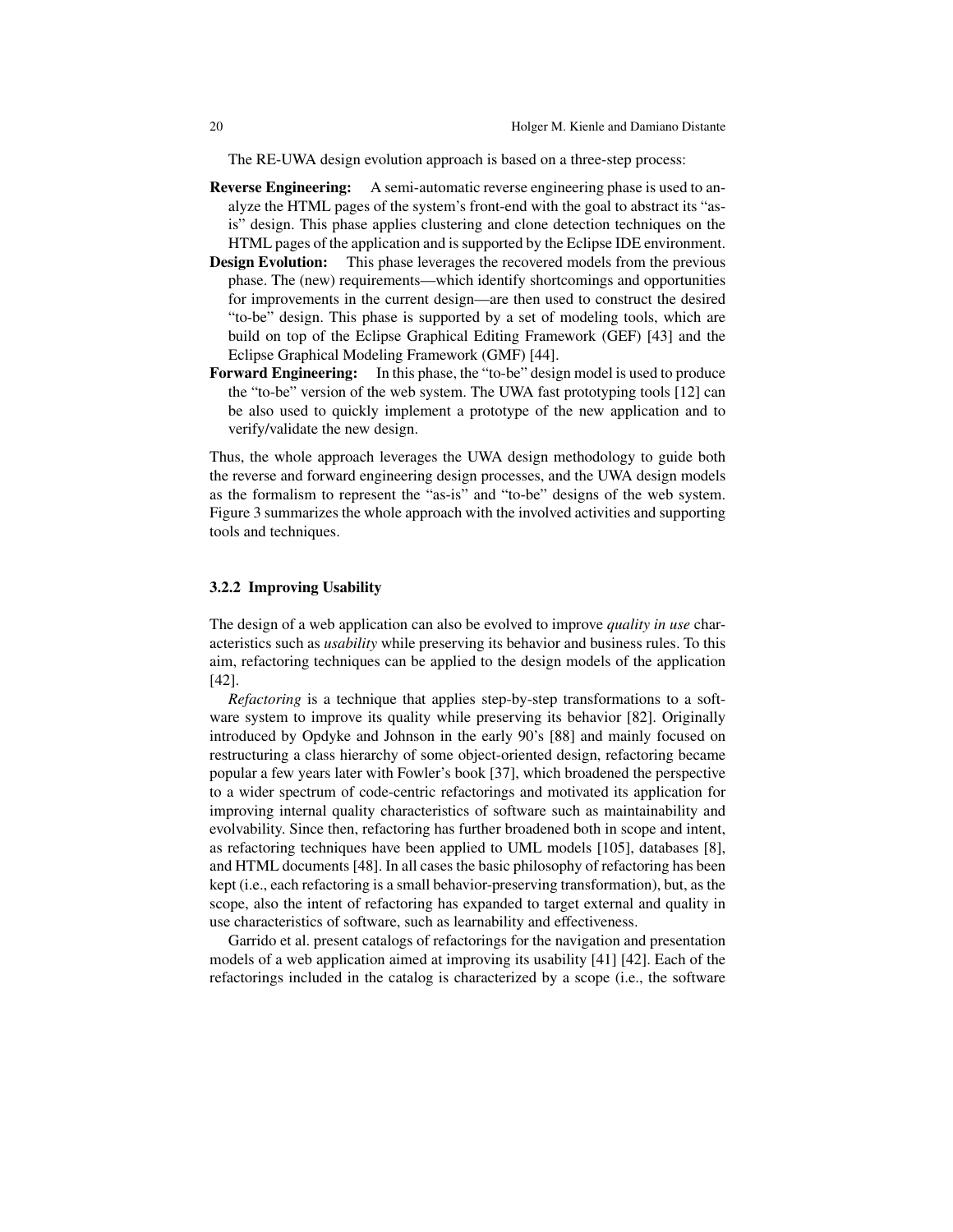artifact to which it applies), an intent (i.e., one or more usability factors it aims to improve), and a bad smell (i.e., the symptoms that may suggest applying the refactoring). The usability improvement approach that results from the application of the refactorings in the catalog is agnostic with respect to the method and the technologies adopted to develop the application, as all refactorings are described by showing how they affect the corresponding web page. Table 1 summarizes a subset of the refactorings included in the aforementioned catalogs.

Table 1 A subset of refactorings for usability improvement in web applications proposed by Garrido et al. [41] [42].

| <b>Refactoring</b>                                                              | Intent                     | Scope        |
|---------------------------------------------------------------------------------|----------------------------|--------------|
| Convert images to text                                                          | Accessibility              | Code         |
| In web pages, replace any images that contain text with the text                |                            |              |
| they contain, along with the markup and CSS rules that mimic                    |                            |              |
| the styling.                                                                    |                            |              |
| Add link                                                                        | Navigability               | Navigation   |
| Shorten the navigation path between two nodes.                                  |                            | model        |
| Turn on autocomplete                                                            | Effectiveness, Code        |              |
| Save users from wasting time in retyping repetitive content. This accessibility |                            |              |
| is especially helpful to physically impaired users.                             |                            |              |
| Replace unsafe GET with POST                                                    | Credibility                | Code         |
| Avoid unsafe operations, such as confirming a subscription or                   |                            |              |
| placing an order without explicit user request and consent, by                  |                            |              |
| performing them only via POST.                                                  |                            |              |
| Allow category changes                                                          | Customization Presentation |              |
| Add widgets that let users navigate to an item's related subcat-                |                            | model        |
| egories in a separate hierarchy of a hierarchical content organi-               |                            |              |
| zation.                                                                         |                            |              |
| Provide breadcrumbs                                                             | Learnability               | Presentation |
| Help users keep track of their navigation path up to the current                |                            | model        |
| page.                                                                           |                            |              |

### *3.3 Technology Evolution*

Technology evolution of a system can be triggered by the retirement of a technology because the vendor supports it no longer, or by the realization that the employed technology no longer matches the system's requirements. In the former case, the vendor may provide a migration tool. For instance, a helper tool supported the migration from IBM's Net.Data legacy technology to JSP [68]. The latter case can mean, for instance, that internal qualities (e.g., maintainability), external qualities (e.g., performance), or both are increasingly difficult or impossible to meet because new requirements and old technology are at a mismatch.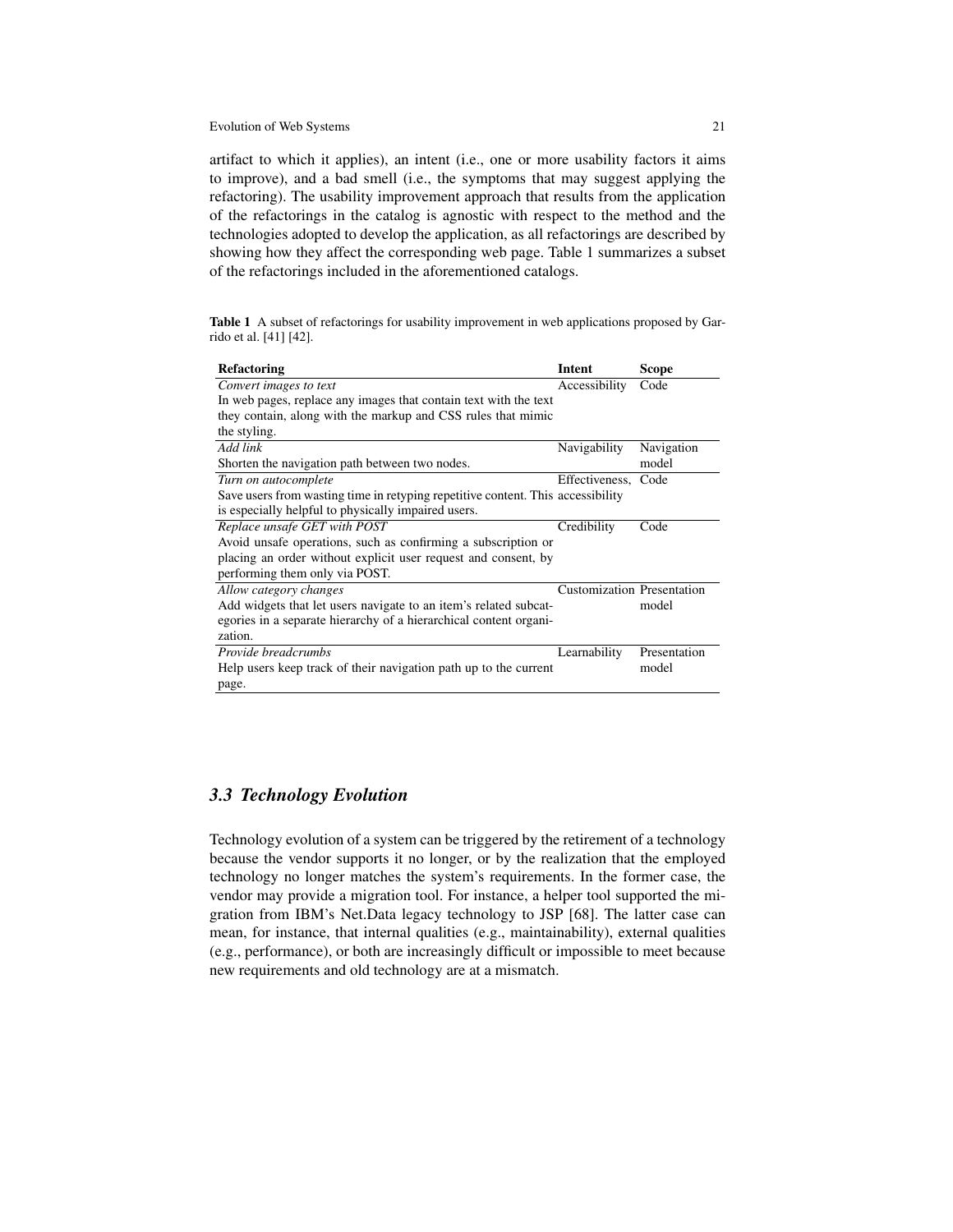For web systems, each new wave of the web (as described in Section 2) has triggered a technological evolution. However, web systems, especially early ones with limited functionality, were not necessarily migrated in the strict sense but rather rebuilt from the ground up with new technology.

Another technological evolution is driven by mobile devices. They do not only bring new form factors and input devices, but also new technical challenges to keep web systems responsive. Web systems are typically developed with the expectation of a PC and a wired base connection, but smartphones and tablets can be less powerful than PCs and latency is more pronounced for wireless connections. Also, the performance when executing JavaScript on mobile devices is much reduced compared to PCs [123]. As a result, to make web systems responsive and fast for mobile devices, different techniques and algorithms are needed. For example, basic rules for achieving this are reducing of HTTP requests by concatenating files, avoiding redirects, limiting the number of connections, and replacing images with CSS3-based renderings. To accommodate mobile devices, the web system's APIs for the client can be changed and extended to handle device profiles and to allow the client to control limits on data [79].

### 3.3.1 Towards Ajax

From a technical point of view the introduction of asynchronous connections in the browser is a minor functional addition whose full potential was not recognized until Ajax programming was proposed (cf. Section 2.4). However, as Ajax-based RIAs have demonstrated, Ajax can have a huge impact on the user experience. Consequently, if a web system is migrated towards Ajax it is often done with the goal to improve the system's usability (i.e., a design evolution, cf. Section 3.2.2) by taking advantage of Ajax's unique capabilities. Similarly, the prior technical shift towards more dynamic web systems and RIAs was intertwined with the evolution for usability improvements.

Chu and Dean have developed a transformation for "ajaxification" of JSP-based web applications [23]. They are handling the use of a user interface (UI) component to navigate a list of items where only a subset of list items is displayed for each page. A typical example would be the list of search results of a search engine with controls for "previous"/"next" as well as direct links to all result pages. The basic idea goes as follows. The user has to identify and annotate the sections of the JSP code that is responsible for rendering the list (e.g., a loop with a database query and markup code for a table row). The marked code is then sliced to produce an executable subset of the marked JSP code. The slicing criteria can be controlled with suitable annotations. As a result, the sliced code provides, when called, the rendering data that is sent in response to an Ajax request. Also based on manual markup, the JSP source is transformed to make an Ajax call that pulls in the list items. To make the list item's rendering data match with the needed HTML/DOM structure of the hosting page, the transformation has to make suitable adaptations.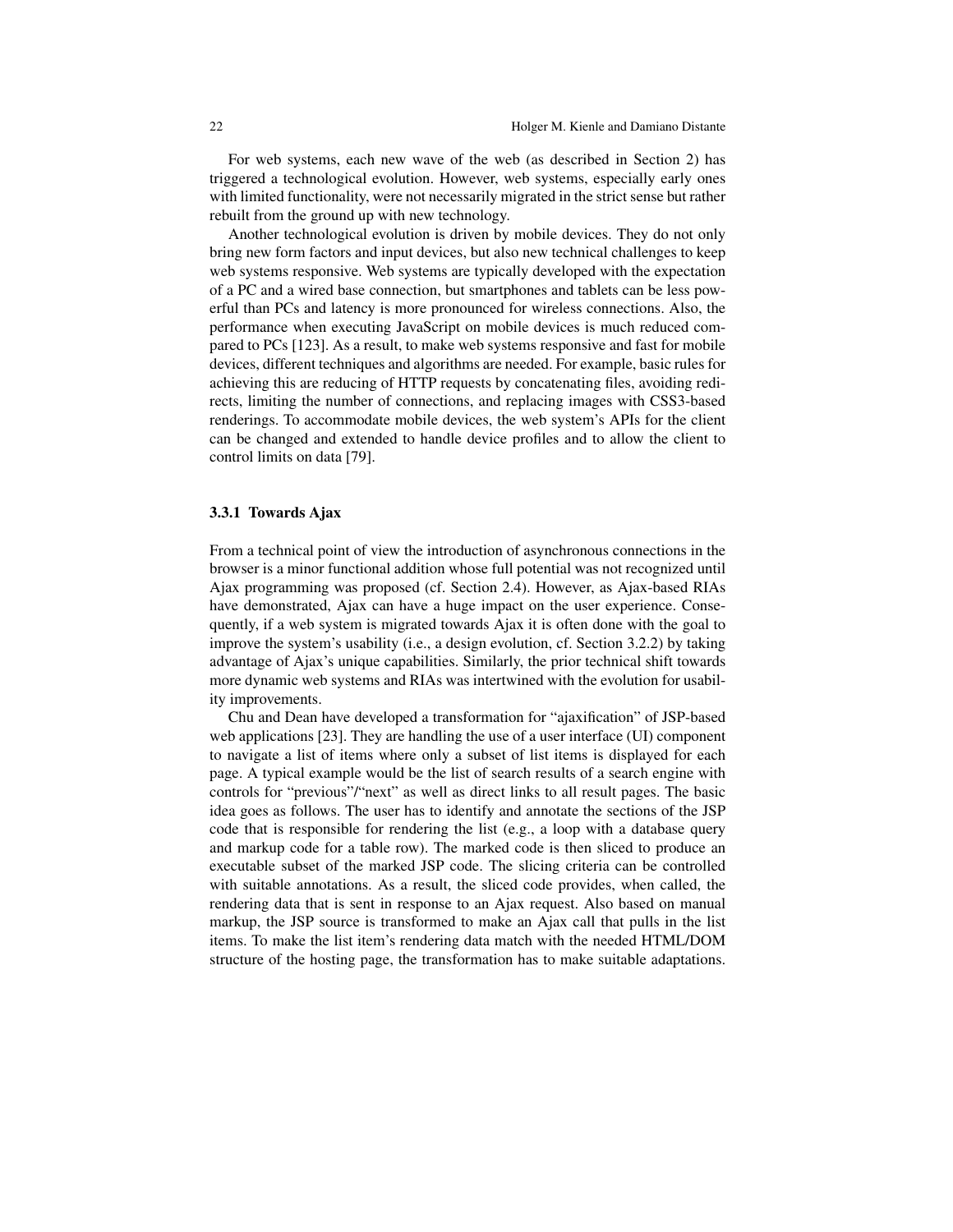The approach has been tried out on four applications and for all of them the visual rendering is preserved.

Mesbah and van Deursen propose Retjax, an approach and tool for migrating multi-page RIAs to Ajax-based, single-page web systems [85]. The goal is to find UI components that can be transformed to leverage Ajax. Multi-page RIAs have to build a whole new page whenever information in a UI component changes. A single-page approach, in contrast, would refresh only the UI component, which is embedded within the page. To identify the UI components, first a model of the existing web application is constructed. Retjax uses HTML Parser for this purpose, but this step could employ other advanced crawling and reverse engineering techniques. Based on the model, the navigation paths that users can follow when exercising the web application are followed; the depth of the followed links can be set. When a new page is encountered then all of the target pages are retrieved and only these are clustered based on schema similarity. The schema of each page is obtained by converting the HTML into a well-formed XHTML (with the JTidy tool) and automatically extracting a DTD from it (with the DTDGenerator tool). The clustering is performed with the edit distance between the pages' DTDs using the Levenshtein method [70]. The similarity threshold can be set. On the clustered navigation paths a differencing algorithms determines the HTML structural changes between page source and targets. The result is a set of candidate components where each one is examined for promising UI elements (e.g., button or tab) that can be converted to Ajax. The authors propose to describe the candidates with the help of a generic Ajax-based representation model (which could take inspiration from static UI models such as Mozilla's XUL) that can then be used to drive the transformation from the generic model to a platform-specific representation.

### 4 Research Topics

Sections 2 and 3 have covered a large part of the research landscape of web systems evolution. In Table 2, the references of research contributions that are given in bold face have already been discussed in previous sections.

Many of these topics have their roots in the more general and traditional areas of software evolution and maintenance research. To illustrate this point, Table 2 provides some examples of "classical" research topics (first column) along with research that has addressed—and suitably adapted—these topics for the web's domain (second column). The table also identifies if a research's main contribution lies in the areas of fact extraction  $(F)$ , modeling  $(M)$ , analysis  $(A)$ , transformation  $(T)$ , or visualization (V). For understanding a certain research contribution, it is often beneficial to know the functionalities that its techniques cover and how these functionalities are relating to each other. Reverse engineering approaches are primarily concerned with fact extraction (F) and analysis (A), whereas forward engineering primarily deals with modeling (M) and transformations (T). Both can also employ visualizations (V) to present (intermediary) results. Examples of analyses in reverse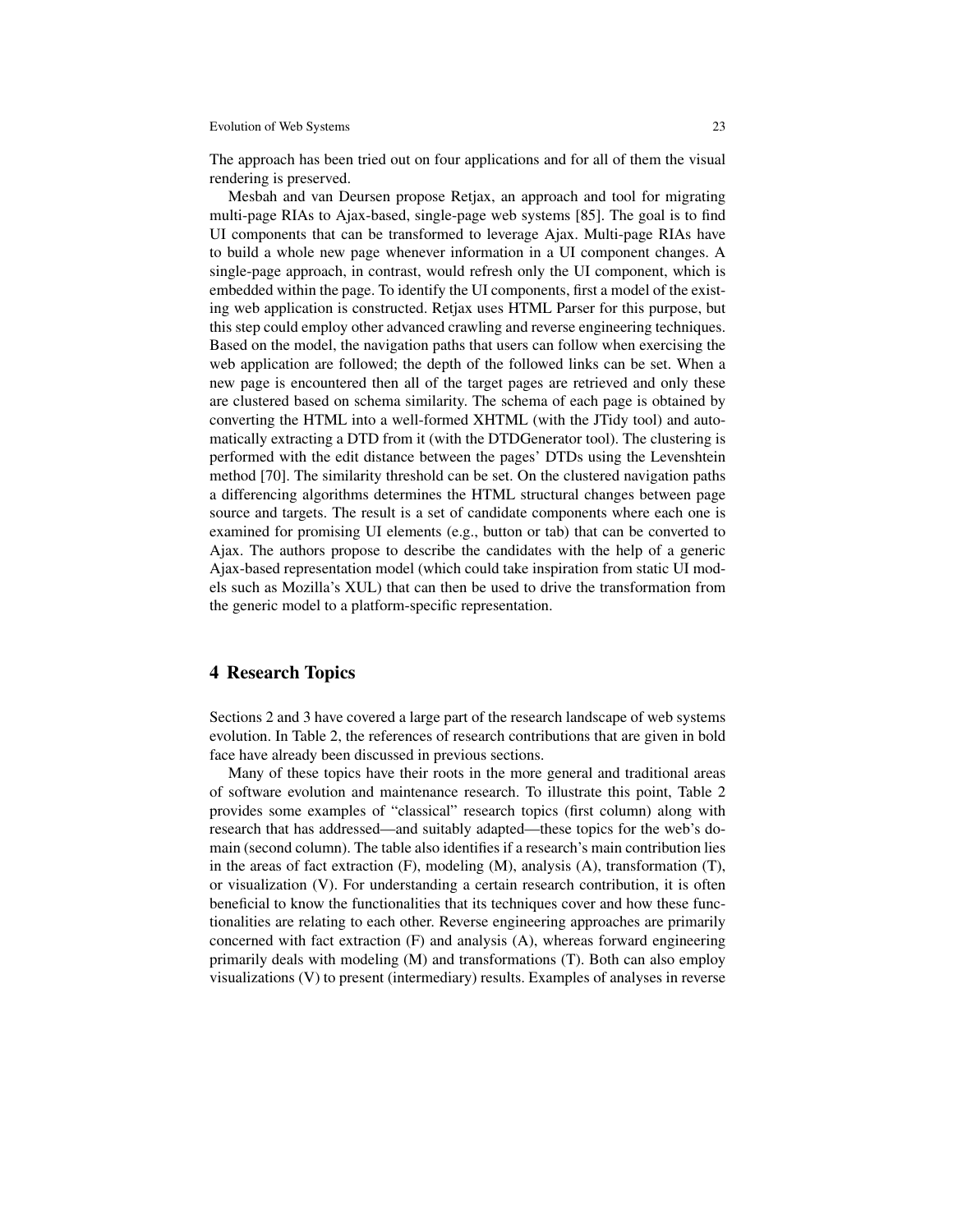| <b>Research topic</b>                      | <b>Examples of web-related research</b>            | F M A T V |  |  |
|--------------------------------------------|----------------------------------------------------|-----------|--|--|
| architecture recovery<br>of web sites [78] |                                                    |           |  |  |
|                                            | of web applications [50] [51]                      |           |  |  |
| clone detection                            | in web sites [26]                                  |           |  |  |
|                                            | in web applications $[106] [67]$                   |           |  |  |
|                                            | in web services (WSDL) [77]                        |           |  |  |
| clustering                                 | of web pages via keyword extraction [115]          |           |  |  |
|                                            | of web applications [85] [27]                      |           |  |  |
| dead/unreachable code                      | removal of JavaScript code [74]                    |           |  |  |
| fact extraction                            | HTML [78] [120]                                    |           |  |  |
|                                            | crawling of RIAs (with Ajax) (Crawljax) [86]       |           |  |  |
|                                            | crawling of single-page Ajax [75]                  |           |  |  |
|                                            | crawling of RESTful web services [3]               |           |  |  |
|                                            | J2EE web projects (in WebSphere) [60]              |           |  |  |
| metrics                                    | based on HTML code [120] [17]                      |           |  |  |
|                                            | based on WSDL differencing [35]                    |           |  |  |
| migration                                  | from static sites to dynamic web applications [93] |           |  |  |
|                                            | from ASP to NSP [52]                               |           |  |  |
|                                            | from EJB to web services[72]                       |           |  |  |
|                                            | from web application to single-page Ajax [85]      |           |  |  |
|                                            | to Ajax $[23]$                                     |           |  |  |
|                                            | to web services [4]                                |           |  |  |
|                                            | involving MDE [13] [12] [95]                       |           |  |  |
| refactoring                                | of web applications design models [41] [42] [18]   |           |  |  |
| restructuring                              | of multilingual web sites [114]                    |           |  |  |
|                                            | of JSP code for renovation [122]                   |           |  |  |
|                                            | of web transactions [110]                          |           |  |  |
| sequence diagrams                          | for web applications [9]                           |           |  |  |
|                                            | for web services $[121]$ $[24]$                    |           |  |  |
| slicing                                    | of web applications [113]                          |           |  |  |
| testing                                    | of web applications [92]                           |           |  |  |
|                                            | of web services [103] [100]                        |           |  |  |
| wrapping                                   | of web applications with WSDL [55]                 |           |  |  |
|                                            | of COBOL with web services [102]                   |           |  |  |

Table 2 Examples of "classical" research topics and selected research contributions.

Legend: F: fact extraction, M: modeling, A: analysis, T: transformation, V: visualization.

engineering are clustering, clone detection, and architecture recovery; examples of transformations in forward engineering are restructuring, refactoring, dead code removal, wrapping and migration.

Besides the "classical" research topics covered in Table 2, there are also research topics that are unique—or much more pronounced—for web systems evolution. Important topics that exemplify this point—content analysis, accessibility, and browser-safeness—are discussed in the following.

Originally, metrics-based evolution research has exclusively focused on the code and structure of a web system, but it was then realized that evolution can be also tracked by analyzing the (textual) content of a web system with appropriate metrics. An early example of such research is textual analysis of multilingual sites to find matching pairs of pages for different languages [114]. More recently, the evolution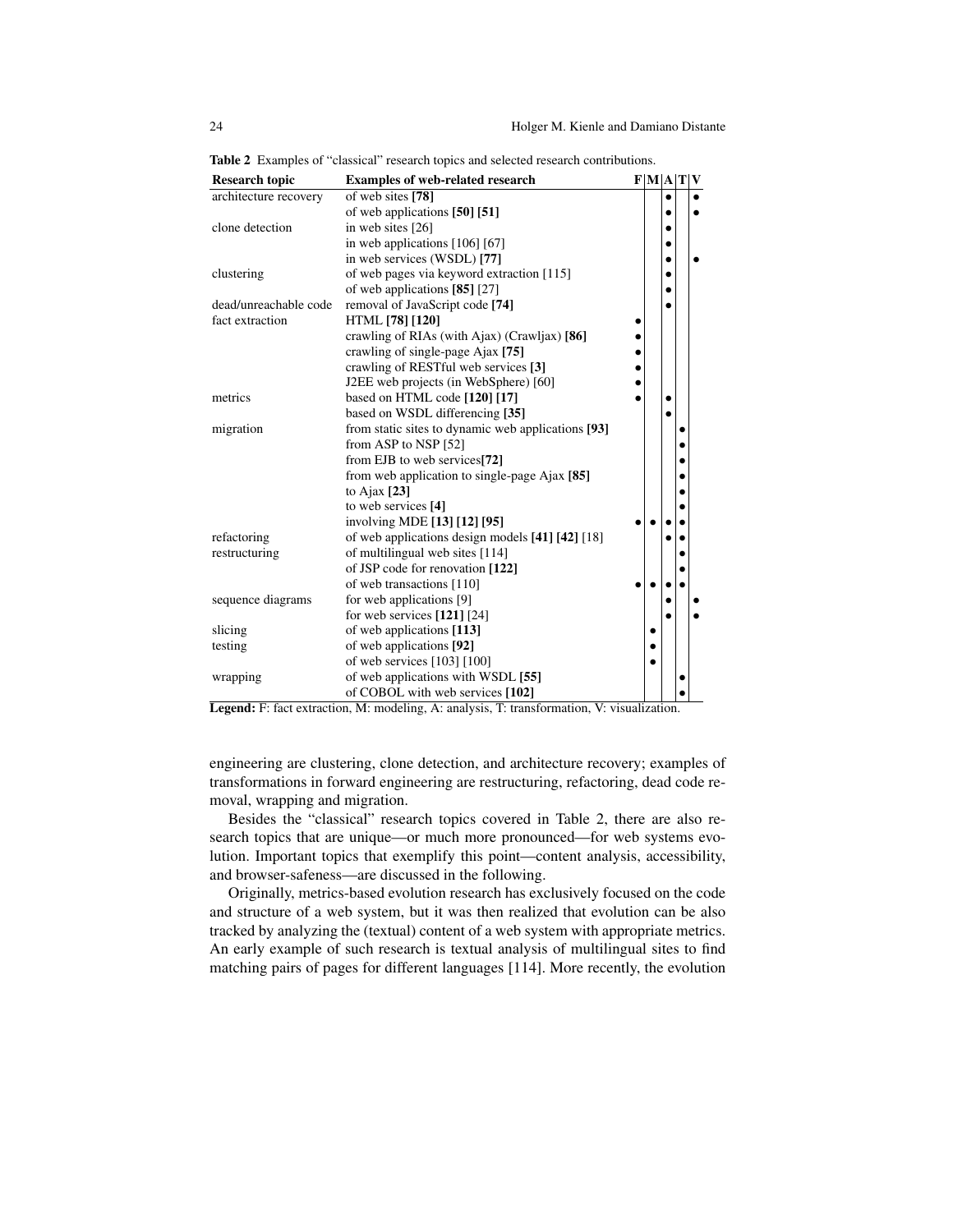of Wikipedia in terms of number of edits and unique contributors has been analyzed [31], and another evolution study looked at legal statements of web sites, analyzing their length and readability [64]. The latter was measured with established readability metrics, namely SMOG and Flesch Reading Ease Score (FRES) [64]. Content analysis is an example of how web system evolution research has continuously broadened its focus.

An interesting example of a research area that has much broader and more prominent focus in web systems evolution than classical evolution research is *accessibility*, which is concerned with "how people with [varying degrees of] disabilities can perceive, understand, navigate, and interact with the web, and that they can contribute to the web" [53]. In fact, accessibility has been a constant throughout the history of web evolution research [63]. In 1999, Eichmann cautioned that for the development of many web systems "little attention is paid to issues of comprehension, navigation or accessibility" [32]. Cesarano et al. tackle the problem of usability of web pages for blind users [20]. They point out that web pages are designed for viewing on a two-dimensional screen while screen-reader tools for the blinds are reading the content in a linear, one-dimensional fashion. Consequently, the reading order should be redefined for blinds. Di Lucca et al. present refactoring heuristics for the automatic reordering of the items on a web page based on structural analysis and on summarization, with the purpose to reduce the "reaching time" (i.e. the time needed to reach the most relevant content of the web page) [28].

In contrast, Berry provides a detailed classification of characteristics of hearing impaired individuals and their respective accessibility issues [14]. These issues became more and more acute in the last years with the popularity of services that exploit the Internet as a medium to transmit voice and multimedia such as Skype and YouTube. Berry also points out that accessibility requirements of sight-impaired individuals can contradict the ones of hearing-impaired individuals. While accessibility research is often focused on seeing and hearing impaired, Boldyreff points out that "web accessibility encompasses a variety of concerns ranging from societal, political, and economic to individual, physical, and intellectual through to the purely technical. Thus, there are many perspectives from which web accessibility can be understood" [15].

An example of a research area that is unique to web site evolution is *browsersafeness*, meaning the requirement that a web system should look and behave the same across different web browsers. This problem is almost as old as the web and it is increasingly challenging to satisfy because of the large number of browsers and browser versions. While browsers try to adhere to (ambiguous) web standards, they are also trying to accommodate legacy web systems that are (partially) violating these standards. Also, JavaScript engines of different browsers differ in more or less subtle ways (e.g., as exposed by the test262 suite [21]).

The state-of-the-practice to address this problem are tools that take screenshots of the web system running in different browsers so that they can be inspected manually for differences. The WebDiff tool identifies cross-browser issues by taking pairs of screenshots of a web page in combination with analyzing the respective DOMs [22]. Variable elements in the DOM that are changing when pages are reloaded (e.g.,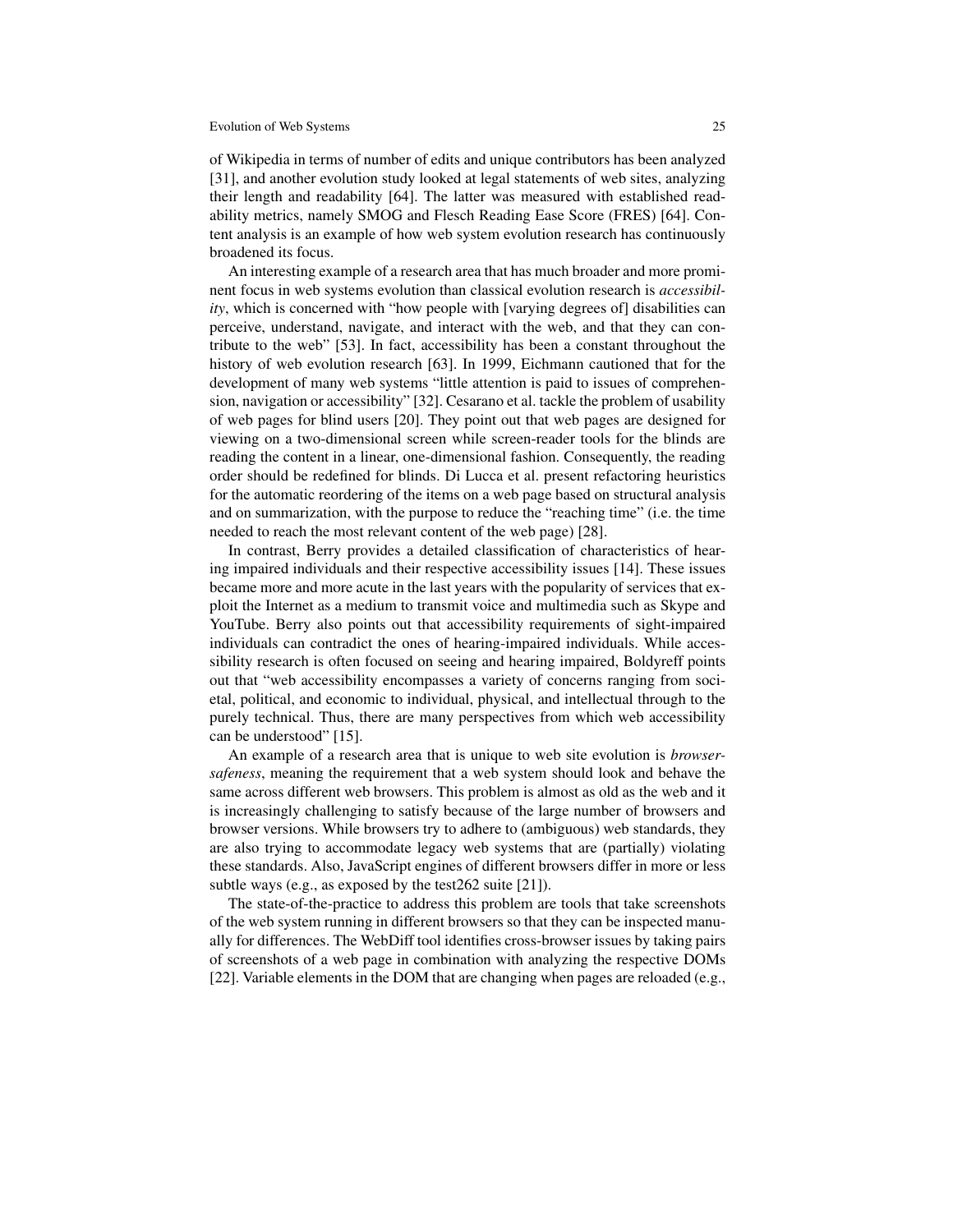advertisements) are filtered out, and then a structural comparison of the DOMs is performed. The DOM is also used to guide a visual analysis that does a graphical matching of DOM elements. The tool reports each mismatch so that it can be further inspected by the tool user. The CrossT tool offers a complementary approach that can be applied to a whole web application [84]. CrossT crawls the web system in the same manner using different browsers (i.e., Internet Explorer, Firefox and Chrome are supported), constructing for each a navigation model based on a finite state machine. A state corresponds to a "screen" as observed by the user, transitions are actions executed on the screen such as clicking a button. The constructed models are compared pairwise for discrepancies. Differences are detected in the navigation model as a set of traces that exist in one model but not in the other, and for two state pairs by comparing the underlying DOMs of the states' screens. When comparing DOMs the algorithm has to account for different DOM representations in the browsers.

# 5 Sources for Further Reading

Web systems evolution has been an active research area for over 15 years and consequently there are many resources available for studying. Thus, this chapter, by necessity, only represents a (biased) selection of this growing field, but constitutes a good starting point for the reader to explore further. In this vain, this section identifies the field's key research venues and journals as well as outstanding dissertations.

The annual WSE symposium has targeted this research area since 1999 and has featured the most influential research trends as they have emerged and changed through the years. In fact, many of the references in this chapter are WSE publications. Special issues for WSE 2002, 2006 and 2010 have been published with Wiley's JSEP [57].

Research on web systems evolution can also be found in venues for software maintenance (ICSM, CSMR), reverse engineering (WCRE), program comprehension (IWPC/ICPC), and software engineering (ICSE). Publications in the aforementioned venues are typically dealing with techniques and tools for web systems comprehension, analysis and migration. The communities on web, hypertext, multimedia and documentation/communication are also conducting research on web systems evolution, albeit at a context that is typically broader than what is covered in this chapter. Examples of interesting venues are the ACM Special Interest Group on the Design of Communication (SIGDOC) conference, the ACM Web Science Conference (WebSci), the International Conference on Web Information Systems Engineering (WISE), the International Conference on Web Engineering (ICWE), and the International World Wide Web Conference (WWW). In terms of dedicated journals, there are the ACM's Transaction on the Web (TWEB), Rinton Press' Journal of Web Engineering (JWE), Inderscience's International Journal of Web Engineering and Technology (IJWET), and Emerald's International Journal of Web Information Systems (IJWIS).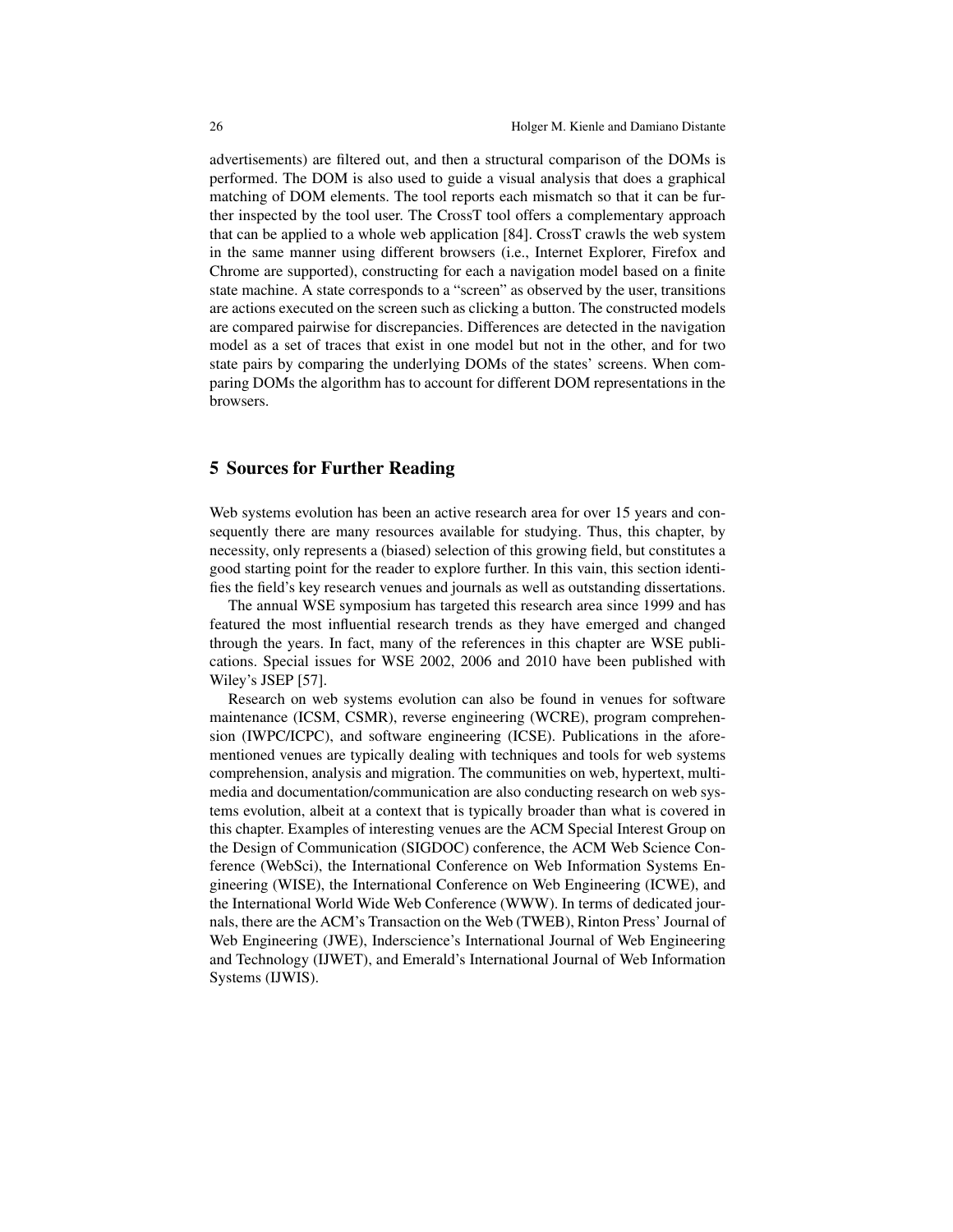Last but not least, there is a growing number of Ph.D. theses that target web systems evolution, testifying that the research community has recognized the relevance of this subfield of software evolution. To name some outstanding dissertations: "Analysis, Testing, and Re-structuring of Web Applications" by Ricca [91], "Reengineering Legacy Applications and Web Transactions: An extended version of the UWA Transaction Design Model" by Distante [29], "Analysis and Testing of Ajax-based Single-page Web Applications" by Mesbah [83], and "Reverse Engineering and Testing of Rich Internet Applications" by Amalfitano [7].

### 6 Conclusions

This chapter described the key research topics and achievements in the domain of web systems evolution. It can be expected that web systems evolution research will continue to be of great relevance due to the fact that more and more software functionality is made available via web-based infrastructure. The impact of HTML5 is already felt in this respect and should further intensify the move towards open web systems. Web technologies are highly dynamic by nature, making them predisposed as a platform for building *highly-dynamic systems* (cf. Chapter ??), incorporating features such as customization/personalization, resource discovery, late binding, and run-time composition of services. Thus, future evolution research should provide techniques and tools for reasoning about dynamic properties.

Other evolution drivers that may have a strong influence on future research are the Internet of Things (IoT) and the Web 3.0. IoT would expand the web's reach significantly, incorporating devices of any scale. Web 3.0 would make large-scale semantic reasoning feasible. In sense, the web will increasingly blend the ecosystems of cyberspace and biological space (cf. Chapter ??). Both trends would open up many new research avenues, but also demand a much more inter/multi-disciplinary approach to research, which does not only address technical concerns, but also others, such as society, law/regulation, economics and environmental sustainability.

Acknowledgements Many thanks to all the reviewers of this chapter, who provided us with excellent suggestions that greatly aided us in preparing the final version of this manuscript.

# References

- 1. Object Management Group . Model Driven Architecture (MDA). http://www.omg. org/mda.
- 2. Hiyam Al-Kilidar, Karl Cox, and Barbara Kitchenham. The use and usefulness of the ISO/IEC 9126 quality standard. In *IEEE Int'l Symposium on Empirical Software Engineering (ISESE)*, pages 126–132, November 2005.
- 3. Rosa Alarcon and Erik Wilde. RESTler: Crawling RESTful services. ´ *19th International World Wide Web Conference (WWW'10)*, pages 1051–1052, April 2010.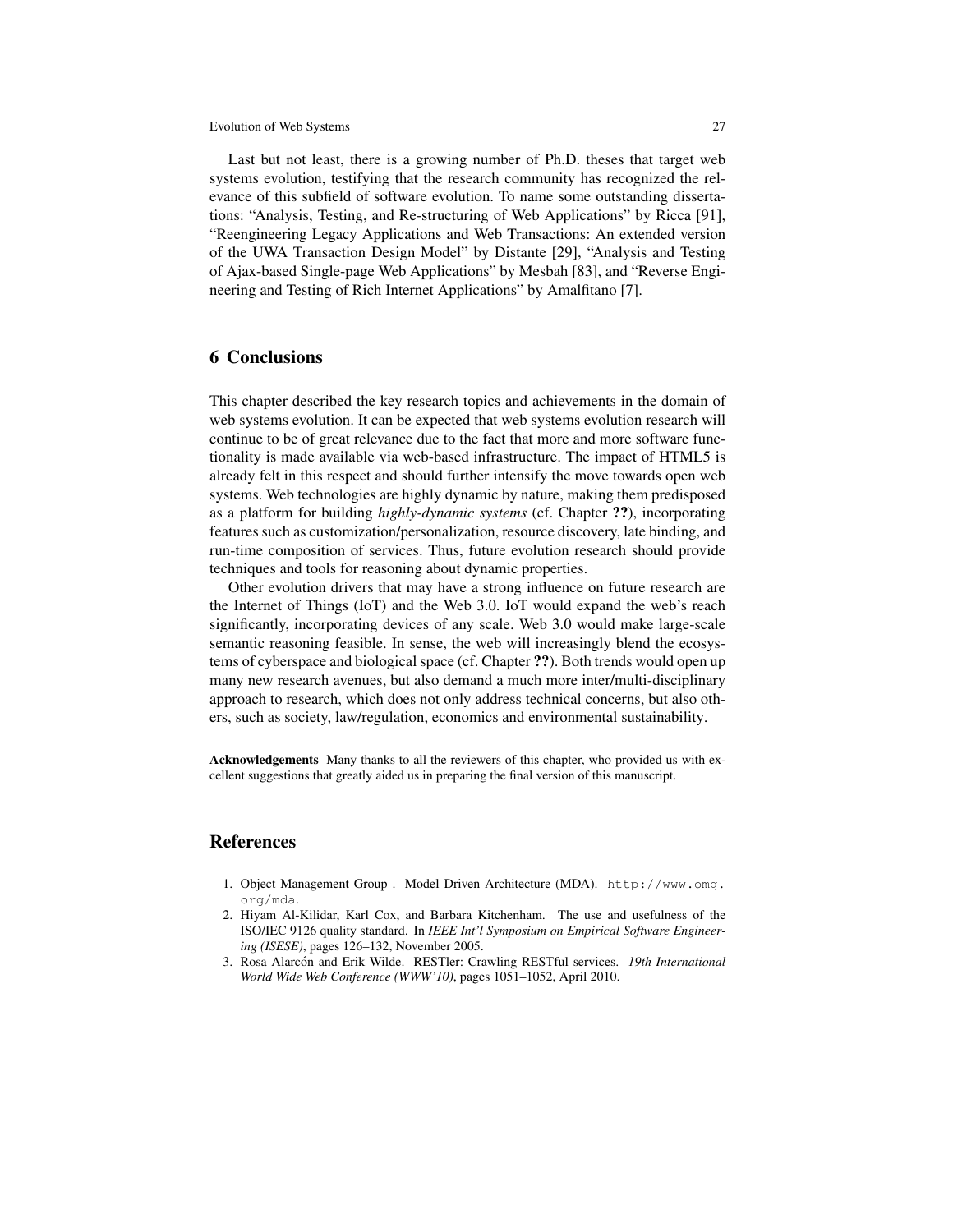- 4. Asil A. Almonaies, Manar H. Alalfi, James R. Cordy, and Thomas R. Dean. Towards a framework for migrating web applications to web services. In *Conf. Center for Advanced Studies on Collaborative Research*, pages 229–241, November 2011.
- 5. Asil A. Almonaies, James R. Cordy, and Thomas R. Dean. Legacy system evolution towards service-oriented architecture. In *Int'l Workshop on SOA Migration and Evolution 2010 (SOAME)*, pages 53–62, March 2010. http://research.cs.queensu.ca/ ˜cordy/Papers/ACD\_MigToSOA\_SOAME10.pdf.
- 6. D. Amalfitano, A. R. Fasolino, and P. Tramontana. Reverse engineering finite state machines from rich internet applications. In *Working Conf. Reverse Engineering*, pages 59–68, October 2008.
- 7. Domenico Amalfitano. *Reverse Engineering and Testing of Rich Interent Applications*. PhD thesis, Universita degli Studi di Napoli Federico II, November 2011. ´
- 8. Scott J. Ambler and Pramod J. Sadalage. *Refactoring Databases: Evolutionary Database Design*. Addison-Wesley, 2006.
- 9. Giuliano Antoniol, Massimiliano Di Penta, and Michele Zazzara. Understanding web applications through dynamic analysis. In *Int'l Workshop Program Comprehension*, pages 120–129, June 2004.
- 10. Venkat Atluri, Umit Cakmak, Richard Lee, and Shekhar Varanasi. Making smartphones brilliant: Ten trends, June 2012.
- 11. Mario Luca Bernardi, Marta Cimitile, and Damiano Distante. Web applications design recovery and evolution with re-uwa. *J. Software Maintenance and Evolution: Research and Practice*, 2012.
- 12. Mario Luca Bernardi, Giuseppe A. Di Lucca, and Damiano Distante. A model-driven approach for the fast prototyping of web applications. In *Int'l Symp. Web Systems Evolution*, pages 65–74, September 2011.
- 13. MarioLuca Bernardi, GiuseppeAntonio Di Lucca, and Damiano Distante. The re-uwa approach to recover user centered conceptual models from web applications. *Int'l Journal on Software Tools for Technology Transfer*, 11(6):485–501, 2009.
- 14. Daniel M. Berry. Requirements for maintaining web access for hearing-impaired individuals. In *Int'l Workshop on Web Site Evolution*, pages 33–41, November 2001.
- 15. Cornelia Boldyreff. Keynote: Web accessibility. In *Int'l Workshop on Web Site Evolution*, page 3, November 2001.
- 16. Marco Brambilla, Sara Comai, Piero Fraternali, and Maristella Matera. Designing web applications with webml and webratio. In Gustavo Rossi, Oscar Pastor, Daniel Schwabe, and Luis Olsina, editors, *Web Engineering: Modelling and Implementing Web Applications*, Human-Computer Interaction Series, pages 221–261. Springer London, 2008.
- 17. Pearl Brereton, David Budgen, and Geoff Hamilton. Hypertext: The next maintenance mountain. *IEEE Computer*, 31(12):49–55, December 1998.
- 18. Jordi Cabot and Cristina Gomez. A catalogue of refactorings for navigation models. In *Int'l Conf. Web Engineering*, pages 75–85, 2008.
- 19. Gerardo Canfora, Aniello Cimitile, Andrea De Lucia, and Giuseppe A. Di Lucca. Decomposing legacy programs: a first step towards migrating to client-server platforms. *J. Systems and Software*, 54(2):99–110, October 2000.
- 20. Carmine Cesarano, Anna Rita Fasolino, and Porfirio Tramontana. Improving usability of web pages for blinds. In *Int'l Symp. Web Systems Evolution*, pages 97–104, September 2007.
- 21. Shauvik Roy Choudhary, Mukul Prasad, and Alessandro Orso. Crosscheck: Combining crawling and differencing to better detect cross-browser incompatibilities in web applications. In *Int'l Conf. Software Testing, Verification and Validation*, pages 171–180, April 2012.
- 22. Shauvik Roy Choudhary, Husayn Versee, and Alessandro Orso. WebDiff: Automated identification of cross-browser issues in web applications. In *Int'l Conf. Software Maintenance*, October 2010.
- 23. Jason Chu and Thomas Roy Dean. Automated migration of list based jsp web pages to ajax. In *Working Conf. Source Code Analysis and Manipulation*, pages 217–226, October 2008.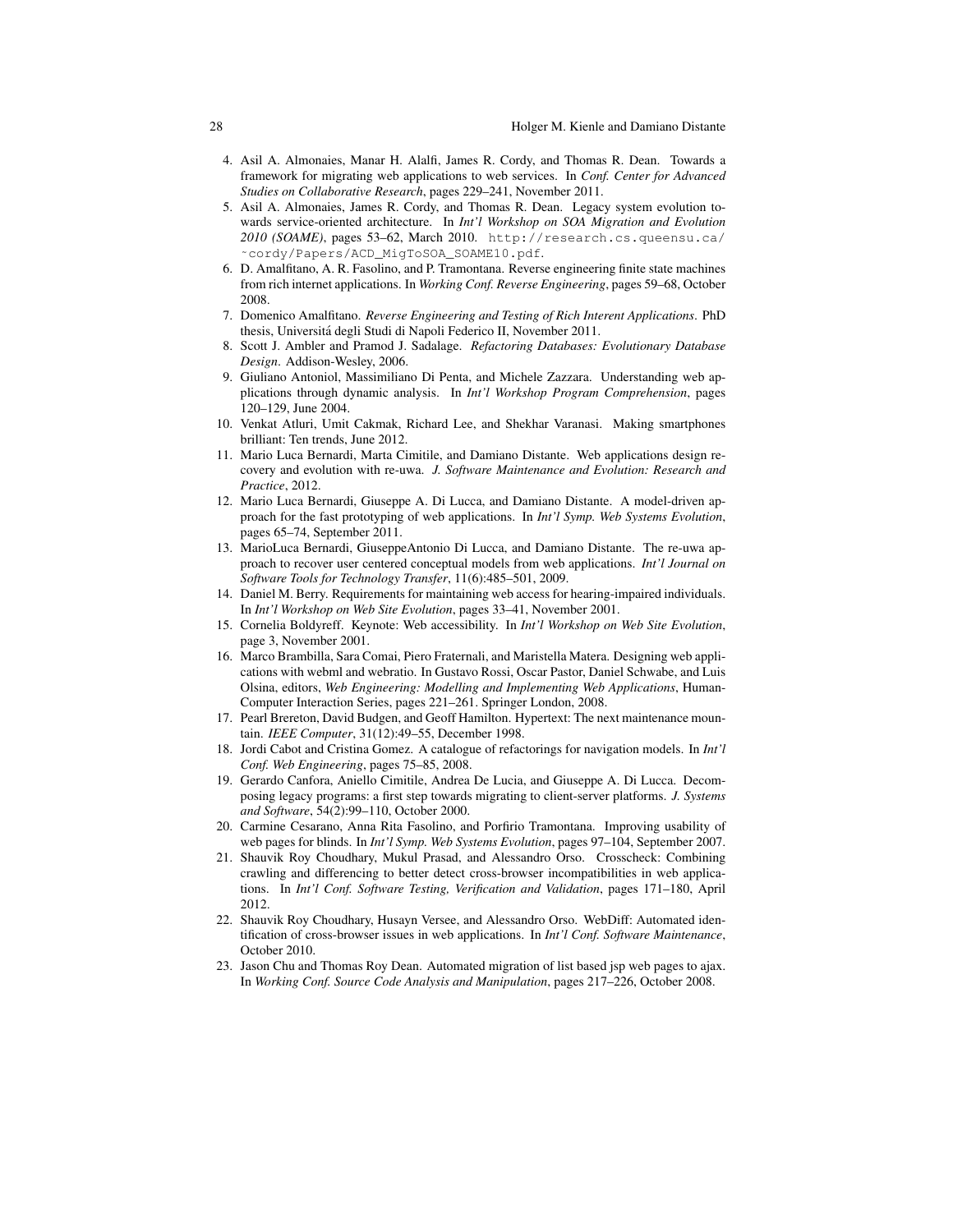- 24. Wim De Pauw, Robert Hoch, and Yi Huang. Discovering conversations in web services using semantic correlation analysis. In *IEEE Int'l Conf. on Web Services (ICWS)*, pages 639–646, July 2007.
- 25. Giuseppe A. Di Lucca, Massimiliano Di Penta, Giuliano Antoniol, and Gerardo Casazza. An approach for reverse engineering of web-based applications. In *Working Conf. Reverse Engineering*, pages 231–240, October 2001.
- 26. Giuseppe A. Di Lucca, Massimiliano Di Penta, and Anna Rita Fasolino. An approach to identify duplicated web pages. In *Int'l Computer Software and Applications Conf.*, 2002.
- 27. Giuseppe A. Di Lucca, Anna Rita Fasolino, F. Pace, Porfirio Tramontana, and U. De Carlini. Comprehending web applications by a clustering based approach. In *Int'l Workshop Program Comprehension*, pages 261–270, June 2002.
- 28. Giuseppe A. Di Lucca, Anna Rita Fasolino, and Porfirio Tramontana. Web site accessibility: Identifying and fixing accessibility problems in client page code. In *Int'l Symp. Web Systems Evolution*, pages 71–78, September 2005.
- 29. Damiano Distante. *Reengineering Legacy Applications and Web Transactions: An extended version of the UWA Transaction Design Model*. PhD thesis, University of Salento, Italy, 2004.
- 30. Damiano Distante, Paola Pedone, Gustavo Rossi, and Gerardo Canfora. Model-driven development of Web applications with UWA, MVC and JavaServer faces. In *Int'l Conf. Web Engineering*, volume 4607 of *Lect. Notes in Computer Science*, pages 457–472, 2007.
- 31. Ana Claudia Duarte Pimentel, Andrea Capiluppi, and Cornelia Boldyreff. Patterns of creation and usage in the evolution of Wikipedia. In *Int'l Symp. Web Systems Evolution*, September 2012.
- 32. David Eichmann. Evolving an engineered web. In *Int'l Workshop on Web Site Evolution*, October 1999.
- 33. Fabrice Estievenart, Aurore Francois, Jean Henrard, and Jean-Luc Hainaut. A tool-supported method to extract data and schema from web sites. In *Int'l Workshop on Web Site Evolution*, pages 3–11, September 2003.
- 34. Roy T. Fielding and Richard N. Taylor. Principled design of the modern web architecture. *ACM Transactions on Internet Technology (TOIT)*, 2(2):115–150, May 2002.
- 35. Marios Fokaefs, Rimon Mikhaiel, Nikolaos Tsantalis, Eleni Stroulia, and Alex Lau. An empirical study on web services evolution. *IEEE International Conference on Web Services (ICWS'11)*, pages 49–56, 2011.
- 36. Joan Fons, Vicente Pelechano, Oscar Pastor, Pedro Valderas, and Victoria Torres. Applying the OOWS Model-Driven Approach for Developing Web Applications. The Internet Movie Database Case Study. In Gustavo Rossi, Oscar Pastor, Daniel Schwabe, and Luis Olsina, editors, *Web Engineering: Modelling and Implementing Web Applications*, Human-Computer Interaction Series, pages 65–108. Springer London, 2008.
- 37. Martin Fowler. *Refactoring: Improving the Design of Existing Code*. Addison-Wesley, 1999.
- 38. Piero Fraternali, Sara Comai, Alessandro Bozzon, and Giovanni Toffetti Carughi. Engineering rich internet applications with a model-driven approach. *ACM Transaction on the Web*, 4(2):7:1–7:47, apr 2010.
- 39. Widd Gama, Manar H. Alalfi, James R. Cordy, and Thomas R. Dean. Normalizing objectoriented class styles in javascript. In *Int'l Symp. Web Systems Evolution*, September 2012.
- 40. Jesse James Garrett. Ajax: A new approach to Web applications. *Adaptive Path*, February 2005. http://www.adaptivepath.com/ideas/ ajax-new-approach-web-applications.
- 41. Alejandra Garrido, Gustavo Rossi, and Damiano Distante. Systematic improvement of web applications design. *Journal of Web Engineering*, 8(4):371–404, 2009.
- 42. Alejandra Garrido, Gustavo Rossi, and Damiano Distante. Refactoring for usability in web applications. *IEEE Software*, 28(3):60–67, 2011.
- 43. Eclipse Graphical Editing Framework (GEF), http://www.eclipse.org/gef.
- 44. Eclipse Graphical Modeling Framework (GMF), http://www.eclipse.org/gmf.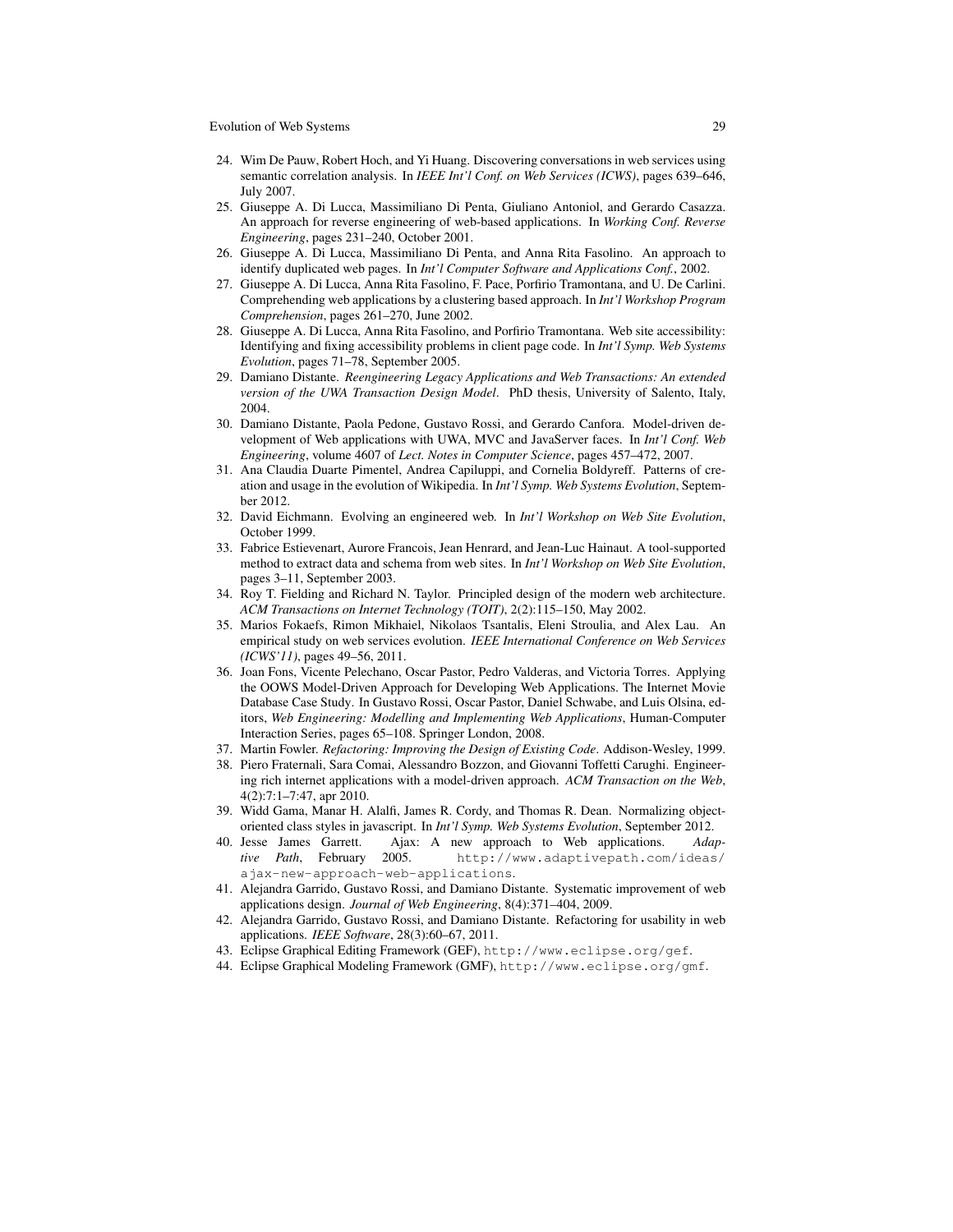- 45. Scott Grant, Douglas Martin, James R. Cordy, and David B. Skillicorn. Contextualized semantic analysis of web services. In *Int'l Symp. Web Systems Evolution*, pages 33–42, September 2011.
- 46. Grace Gui, Holger M. Kienle, and Hausi A. Müller. REGoLive: Web site comprehension with viewpoints. In *Int'l Workshop Program Comprehension*, pages 161–164, May 2005.
- 47. Joseph N. Hall. Perl: Internet duct tape. *IEEE Internet Computing*, 3(4):95–96, July-August 1999.
- 48. Elliotte R. Harold. *Refactoring: Improving the Design of Existing Code*. Addison-Wesley, 2008.
- 49. Ahmed E. Hassan. Architecture recovery of web applications. Master's thesis, University of Waterloo, Ontario, Canada, 2001.
- 50. Ahmed E. Hassan and Richard C. Holt. Towards a better understanding of Web applications. In *Int'l Symp. Web Systems Evolution*, pages 112–116, November 2001.
- 51. Ahmed E. Hassan and Richard C. Holt. Architecture recovery of Web applications. In *Int'l Conf. Software Engineering*, pages 349–359, May 2002.
- 52. Ahmed E. Hassan and Richard C. Holt. Migrating web frameworks using water transformations. In *Int'l Computer Software and Applications Conf.*, pages 296–303, November 2003.
- 53. Shihong Huang. Frontiers of website evolution. In *Int'l Conf. Software Maintenance*, pages 78–86, September 2008.
- 54. Joab Jackson. Google to use HTML5 in Gmail. *Computerworld*, June 2010.
- 55. Yingtao Jiang and Eleni Stroulia. Towards reengineering Web sites to Web-services providers. In *European Conf. Software Maintenance and Reengineering*, pages 296–305, March 2004.
- 56. Holger M. Kienle. *Building Reverse Engineering Tools with Software Components*. PhD thesis, Department of Computer Science, University of Victoria, November 2006. https: //dspace.library.uvic.ca:8443/dspace/handle/1828/115.
- 57. Holger M. Kienle, Giuseppe A. Di Lucca, and Kostas Kontogiannis. Special issue: selected papers from the 12th int'l symp. web systems evolution (wse 2010). *J. Software Maintenance and Evolution: Research and Practice*, 2012.
- 58. Holger M. Kienle, Giuseppe A. Di Lucca, and Scott R. Tilley. Research directions in web systems evolution IV: Migrating to the cloud. *12th IEEE International Symposium on Web Site Evolution (WSE'10)*, pages 121–122, September 2010.
- 59. Holger M. Kienle, Daniel German, Scott Tilley, and Hausi A. Müller. Managing legal risks associated with web content. *International Journal of Business Information Systems (IJBIS)*, 3(1):86–106, December 2008.
- 60. Holger M. Kienle and Hausi A. Muller. A WSAD-based fact extractor for J2EE web projects. ¨ In *Int'l Symp. Web Systems Evolution*, pages 57–64, October 2007.
- 61. Holger M. Kienle and Hausi A. Muller. Rigi–an environment for software reverse engineer- ¨ ing, exploration, visualization, and redocumentation. *Science of Computer Programming*, 75(4):247–263, April 2010.
- 62. Holger M. Kienle and Hausi A. Müller. Legal aspects of web systems. *15th IEEE International Symposium on Web Systems Evolution (WSE'13)*, September 2013.
- 63. Holger M. Kienle, Porfirio Tramontana, Scott R. Tilley, and Davide Bolchini. Ten years of access for all from wse 2001 to wse 2011. In *Int'l Symp. Web Systems Evolution*, pages 99–104, September 2011.
- 64. Holger M. Kienle and Crina A. Vasiliu. Evolution of legal statements on the web. In *Int'l Symp. Web Systems Evolution*, pages 73–82, October 2008.
- 65. Holger M. Kienle, Anke Weber, Johannes Martin, and Hausi A. Müller. Development and maintenance of a web site for a bachelor program. In *Int'l Symp. Web Systems Evolution*, pages 20–29, September 2003.
- 66. Andreas Kraus, Alexander Knapp, and Nora Koch. Model-driven generation of web applications in uwe. In *Int'l Workshop on Model-Driven Web Engineering (MDWE)*, volume 261 of *CEUR Workshop Proceedings*. CEUR-WS.org, 2007.
- 67. Filippo Lanubile and Teresa Mallardo. Finding function clones in Web applications. In *European Conf. Software Maintenance and Reengineering*, pages 379–386, March 2003.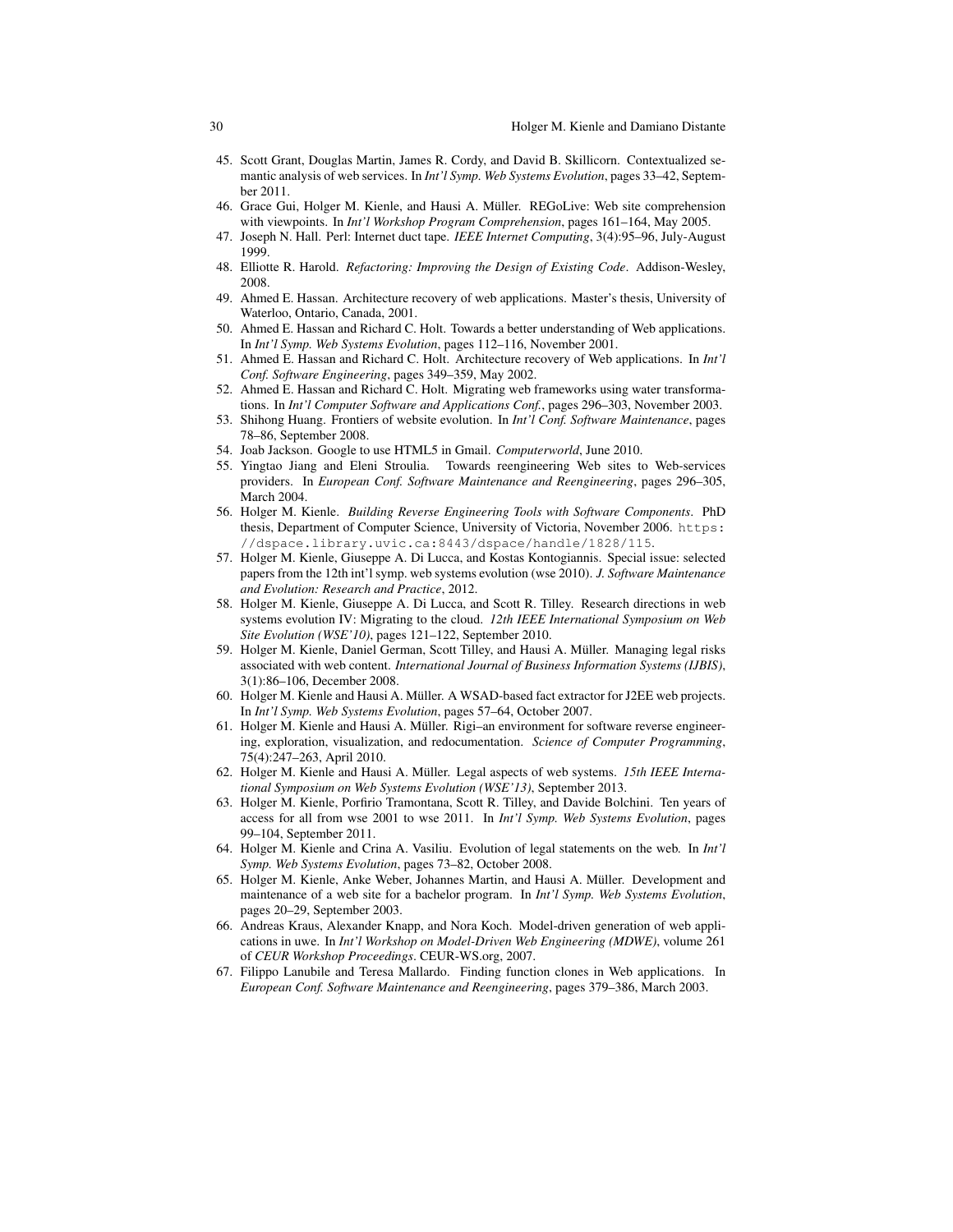- 68. Terence C. Lau, Jianguo Lu, Erik Hedges, and Emily Xing. Migrating e-commerce database applications to an enterprise Java environment. In *Conf. Center for Advanced Studies on Collaborative Research*, November 2001.
- 69. Lawrence Lessig. *Free Culture: How Big Media Uses Technology and the Law to Lock Down Culture and Control Creativity*. The Penguin Press, 2004. http://www. free-culture.cc/freeculture.pdf.
- 70. V.I. Levenshtein. Binary codes capable of correcting deletions, insertions, and reversals. In *Soviet Physics Doklady*, volume 10, pages 707–710, 1966.
- 71. Grace Lewis, Edwin Morris, and Dennis Smith. Analyzing the reuse potential of migrating legacy components to a service-oriented architecture. In *European Conf. Software Maintenance and Reengineering*, pages 15–23, March 2006.
- 72. Marin Litoiu. Migrating to web services latency and scalability. In *Int'l Symp. Web Systems Evolution*, pages 13–20, October 2002.
- 73. Yan Liu, Qingling Wang, Mingguang Zhuang, and Yunyun Zhu. Reengineering legacy systems with RESTful web service. *32nd IEEE International Computer Software and Applications Conferenc (COMPSAC'08)*, pages 785–790, July 2008.
- 74. Josip Maras, Jan Carlson, and Ivica Crnkovic. Extracting client-side web application code. In *Int'l Conf. World Wide Web*, pages 819–828, April 2012.
- 75. A. Marchetto, P. Tonella, and F. Ricca. Reajax: a reverse engineering tool for ajax web applications. *IET Software*, 6(1):33–49, 2012.
- 76. Ethan Marcotte. *Responsive Web Design*. A Book Apart, January 2012.
- 77. Douglas Martin and James R. Cordy. Analyzing web service similarity using contextual clones. In *Int'l Workshop on Software Clones (IWSC)*, May 2011.
- 78. Johannes Martin and Ludger Martin. Web site maintenance with software-engineering tools. In *Int'l Symp. Web Systems Evolution*, pages 126–131, November 2001.
- 79. Kate Matsudaira. Making the mobile web faster. *ACM Queue*, 11(1), January 2013.
- 80. Peter Mell and Tim Grance. The NIST definition of cloud computing. Technical report, National Institute of Standards and Technology, 2009. http://csrc.nist.gov/ groups/SNS/cloud-computing/cloud-def-v15.doc.
- 81. Tom Mens and Serge Demeyer. *Software Evolution*. Springer, 2008.
- 82. Tom Mens and Tom Tourwe. A survey of software refactoring. ´ *IEEE Trans. Soft. Eng.*, 30(2):126–162, February 2004.
- 83. Ali Mesbah. *Analysis and Testing of Ajax-based Single-page Web Applications*. PhD thesis, Delft University of Technology, The Netherlands, 2009.
- 84. Ali Mesbah and Mukul R. Prasad. Automated cross-browser compatibility testing. In *Int'l Conf. Software Engineering*, pages 561–570, May 2011.
- 85. Ali Mesbah and Arie van Deursen. Migrating multi-page web applications to single-page AJAX interfaces. In *European Conf. Software Maintenance and Reengineering*, pages 181– 190, March 2007.
- 86. Ali Mesbah, Arie van Deursen, and Stefan Lenselink. Crawling ajax-based web applications through dynamic analysis of user interface state changes. *ACM Trans. Web*, 6(1), March 2012.
- 87. Tommi Mikkonen and Antero Taivalsaari. Apps vs. open web: The battle of the decade. *Workshop on Mobile Software Engineering*, October 2011. http:// mobileseworkshop.org/papers/6-Mikkonen\_Taivalsaari.pdf.
- 88. William F. Opdyke. *Refactoring Object-Oriented Frameworks*. PhD thesis, University of Illinois at UrbanaChampaign, 1992.
- 89. Cesare Pautasso and Erik Wilde. *REST: From Research to Practice*, chapter Introduction, pages 1–18. Springer, 2011.
- 90. Pattarawan Prasarnphanich and Mark L. Gillenson. The hybrid clicks and bricks business model. *Comm. ACM*, 46(12ve):178–185, December 2003.
- 91. Filippo Ricca. *Analysis, Testing, and Re-structuring of Web Applications*. PhD thesis, Universita degli Studi di Genova, Italy, September 2003. ´
- 92. Filippo Ricca and Paolo Tonella. Analysis and testing of Web applications. In *Int'l Conf. Software Engineering*, pages 25–34, May 2001.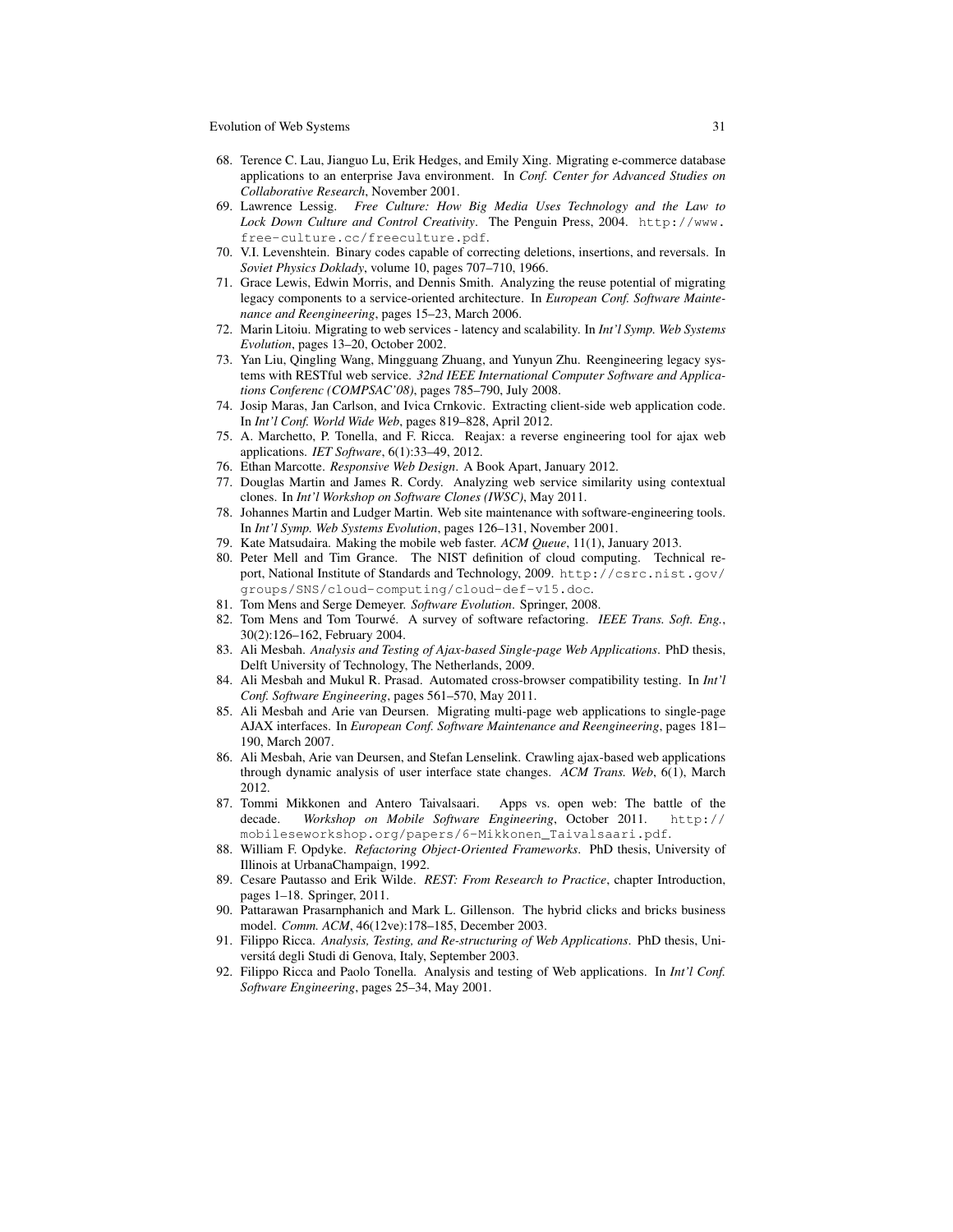- 93. Filippo Ricca and Paolo Tonella. Using clustering to support the migration from static to dynamic web pages. In *Int'l Workshop Program Comprehension*, pages 207–216, May 2003.
- 94. Filippo Ricca and Paolo Tonella. Anomaly detection in web applications: a review of already conducted case studies. In *European Conf. Software Maintenance and Reengineering*, pages 385–394, March 2005.
- 95. Roberto Rodriguez-Echeverra, Jose M. Conejero, Pedro J. Clemente, Maria D. Villalobos, and Fernando Sanchez-Figueroa. Generation of webml hypertext models from legacy web applications. In *Int'l Symp. Web Systems Evolution*, pages 91–95. IEEE Computer Society Los Alamitos, 2012.
- 96. Pamela Samuelson. Statutory damages as a threat to innovation. *Comm. ACM*, 56(7):24–26, July 2013.
- 97. Andrea Schauerhuber, Manuel Wimmer, Elisabeth Kapsammer, Wieland Schwinger, and Werner Retschitzegger. Bridging webml to model-driven engineering: from document type definitions to meta object facility. *IET Software*, 1(3):81–97, 2007.
- 98. HansAlbrecht Schmid and Oliver Donnerhak. OOHDMDA An MDA Approach for OOHDM. In David Lowe and Martin Gaedke, editors, *Int'l Conf. Web Engineering*, volume 3579 of *Lect. Notes in Computer Science*, pages 569–574. Springer, 2005.
- 99. Douglas C. Schmidt. Model-driven engineering. *IEEE Computer*, 39(2):25–31, February 2006.
- 100. Harry Sneed. *Software Testing in the Cloud: Perspectives on an Emerging Discipline*, chapter Testing Web Services in the Cloud, pages 136–173. IGI Global, November 2012.
- 101. Harry M. Sneed. 20 years of software-reengineering: A resume. In *10th Workshop Software Reengineering (WSR'08)*, pages 115–124, may 2008.
- 102. Harry M. Sneed. A pilot project for migrating COBOL code to web services. *Int'l Journal on Software Tools for Technology Transfer*, 11(6):441–451, dec 2009.
- 103. Harry M. Sneed and Shihong Huang. WSDLTest a tool for testing web services. In *Int'l Symp. Web Systems Evolution*, pages 14–21, September 2006.
- 104. Jakob Strauch and Silvia Schreier. RESTify: From RPCs to RESTful HTTP design. *3rd ACM International Workshop on RESTful Design (WS-REST'12)*, pages 11–18, April 2012.
- 105. Gerson Sunyé, Damien Pollet, Yves Le Traon, and Jean-Marc Jézéquel. Refactoring UML models. In *UML 2001 – The Unified Modeling Language. Modeling Languages, Concepts, and Tools*, volume 2185 of *Lect. Notes in Computer Science*, pages 134–148. Springer, 2001.
- 106. Nikita Synytskyy, James R. Cordy, and Thomas Dean. Resolution of static clones in dynamic Web pages. In *Int'l Workshop on Web Site Evolution*, pages 49–56, September 2003.
- 107. Christoph Szymanski and Silvia Schreier. Case study: Extracting a resource model from ` an object-oriented legacy application. *3rd ACM International Workshop on RESTful Design (WS-REST'12)*, pages 19–24, April 2012.
- 108. Antero Taivalsaari and Tommi Mikkonen. Objects in the cloud may be closer than they appear: Towards a taxonomy of web-based software. *13th IEEE International Symposium on Web Site Evolution (WSE'11)*, pages 59–64, sep 2011.
- 109. The Open Group. *SOA Source Book*. The Open Group, 2009.
- 110. Scott R. Tilley, Damiano Distante, and Shihong Huang. Web site evolution via transaction reengineering. In *Int'l Symp. Web Systems Evolution*, pages 31–40, 2004.
- 111. Scott R. Tilley, John Gerdes Jr., Terrance Hamilton, Shihong Huang, Hausi A. Muller, Den- ¨ nis B. Smith, and Kenny Wong. On the business value and technical challenges of adopting Web services. *J. Software Maintenance and Evolution: Research and Practice*, 16(1-2):31– 50, January–April 2004.
- 112. Scott R. Tilley and Shihong Huang. Evaluating the reverse engineering capabilities of Web tools for understanding site content and structure: A case study. In *Int'l Conf. Software Engineering*, pages 514–523, May 2001.
- 113. Paolo Tonella and Filippo Ricca. Web application slicing in presence of dynamic code generation. *J.Automated Software Engineering*, 12(2):259–288, April 2005.
- 114. Paolo Tonella, Filippo Ricca, Emanuele Pianta, and Christian Girardi. Restructuring multilingual web sites. In *Int'l Conf. Software Maintenance*, pages 290–299, October 2003.